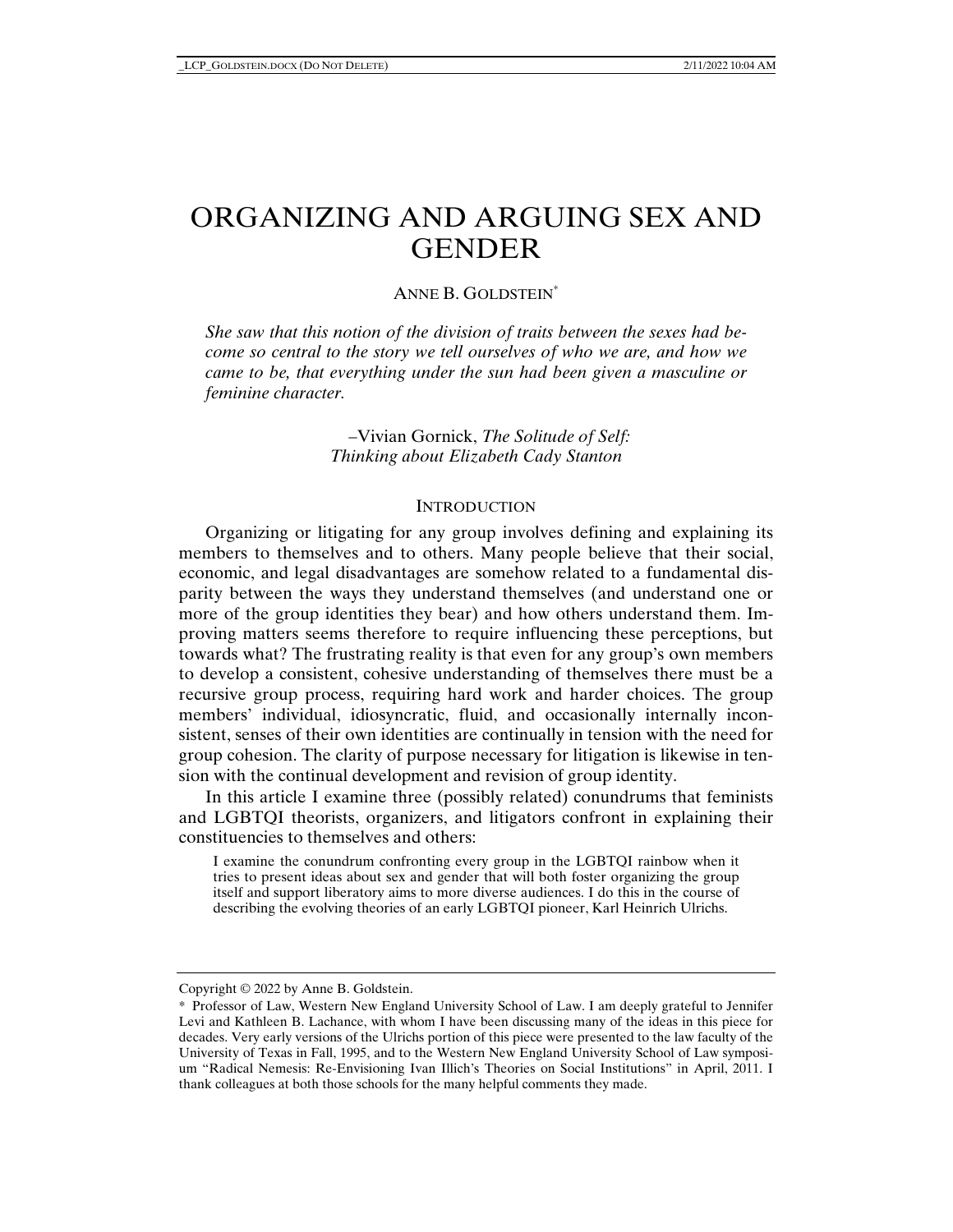There, I discuss the distinctive pressures that his organizing and advocacy goals placed on claims he made about his constituency, and examine the choices he made.

I examine the choice whether to present a group's distinctive qualities as inborn or shaped by society and culture. I approach this in two ways. I begin by illustrating the strengths and weaknesses of Ulrichs's claim that his constituency's significant differences from "normal men" were inborn by showing how this probably necessary argument facilitated early sexologist Richard von Krafft-Ebing's co-optation of Ulrichs's ideas. Then I explore some determinants of feminist pioneer Mary Wollstonecraft's claim that most of the differences between men and women of her time were produced by myth and socialization rather than biology, contrasting this choice with Ulrichs's contrary approach.

And I examine the conundrum whether or not to present the constituency as "opposite" to some other group. Here again, I contrast Wollstonecraft with Ulrichs.

I examine these ideas with a lot of help from writings by three dead white Europeans: Mary Wollstonecraft, Karl Friedrich Ulrichs and Michel Foucault, each of whom made strikingly original contributions to understanding the connection between ideas about sex and ideas about gender.

## I

#### MARY WOLLSTONECRAFT

Are differences between human males and females, and between what we call "masculine" and "feminine," inborn and invariable or acquired and mutable? This issue has been central to feminism at least since the late  $18<sup>th</sup>$  century when Mary Wollstonecraft began *A Vindication of the Rights of Woman* by conceding men's "physical superiority" before comparing two alternative explanations for then-existing sexual differences in "the attainment of those talents and virtues, the exercise of which ennobles the human character[.]" Nature was the straw man when she began her book at a high level of generality, writing: "either nature has made a great difference between man and man, or . . . the civilization which has hitherto taken place in the world has been very partial."2 Applying this insight, her consistent position was that all differences in achievement between men and women (apart from achievements requiring physical strength) reflected not differences in innate capacity but rather civilization's partiality: the limitations upon women's expectations, educations, opportunities, employments, and rewards*.* 3

<sup>1</sup>*.* MARY WOLLSTONECRAFT, A VINDICATION OF THE RIGHTS OF WOMAN: WITH STRICTURES ON POLITICAL AND MORAL SUBJECTS 18 (1792) [hereinafter WOLLSTONECRAFT].

<sup>2</sup>*. Id.* at 17.

<sup>3</sup>*. Id.* at 17 ("women in particular, are rendered weak and wretched by a variety of concurring causes[.]").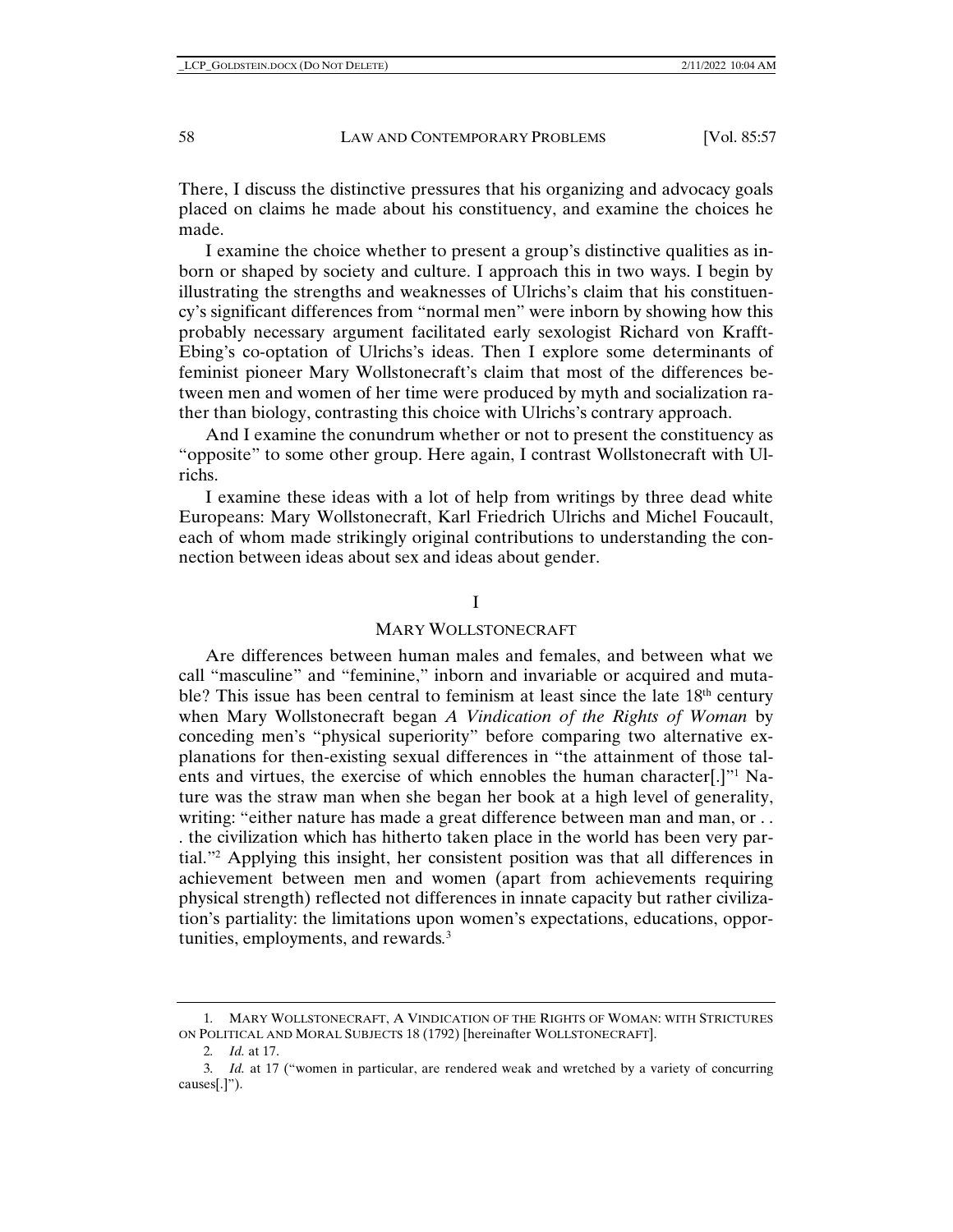In *A Vindication,* Wollstonecraft was almost exclusively concerned with European women of her own class, the wives and daughters of manufacturers, businessmen, rentiers, and professionals, yet her argument that these women's native capacities were shaped by their circumstances, and to their detriment, is much more broadly applicable, as she herself asserted. Interpreting *A Vindication* at the same very high level of generality with which she began, it is clear that Wollstonecraft is reasoning her way towards understanding, and advocating for, conditions that would allow all women to reach and employ our full human potential. It should not be surprising therefore that her framing of the issues became, and remains, central to subsequent feminisms.

The various movements identified with one or more of the letters in LGBTQI (and its alternatives<sup>4</sup>) seek to create conditions for their constituencies' self-actualization just as successive waves and tendencies of feminism have done for theirs. Like feminisms, these movements must contend with attitudes and assumptions about sex and gender that support existing arrangements. Although, like feminisms, LGBTQI theories must deploy arguments that existing arrangements are neither inevitable nor immutable, they confront importantly different problems in doing so. Whatever disagreements they had about women's capacities, for both Wollstonecraft and her readers "woman" was a natural category with clear boundaries. Indeed, that assumption has only been seriously challenged in the past few decades. In contrast, for LGBTQI organizers and theorists, establishing a category to structure the constituency has been part of the work from the beginning, and so it remains.

## II

#### MICHEL FOUCAULT

When was this "beginning"? In the first volume of his *History of Sexuality,*  in 1976, Michel Foucault famously claims that 1870 marks the birth of homosexuality. Before then, Foucault says, the male who performed sex acts with another male was "nothing more than the juridical subject" who performed acts forbidden by "ancient civil or canonical codes."5 Afterwards, there was a "new specification of individuals" and he became

a personage, a past, a case history, and a childhood, in addition to being a type of life, a life form, and a morphology, with an indiscreet anatomy and a possibly mysterious physiology. Nothing that went into his total composition was unaffected by his sexuality. It was everywhere present in him: at the root of all his actions because it was their insidious and indefinitely active principle; written immodestly on his face and body because it was a secret that always gave itself away. It was consubstantial with him, less as a habitual sin than as a singular nature. $6$ 

<sup>4</sup>*. See, e.g.*, Wyatt Graham, *What Does LGBTQQIP2SAA Stand For?* (Dec. 29, 2017), https://wyattgraham.com/what-does-lgbtqqip2saa-stand-for/ [https://perma.cc/PMP2-5H99].

<sup>5.</sup> MICHEL FOUCAULT, THE HISTORY OF SEXUALITY, VOLUME ONE: AN INTRODUCTION 43 (Robert Hurley trans., Pantheon Books, 1978) [hereinafter, FOUCAULT].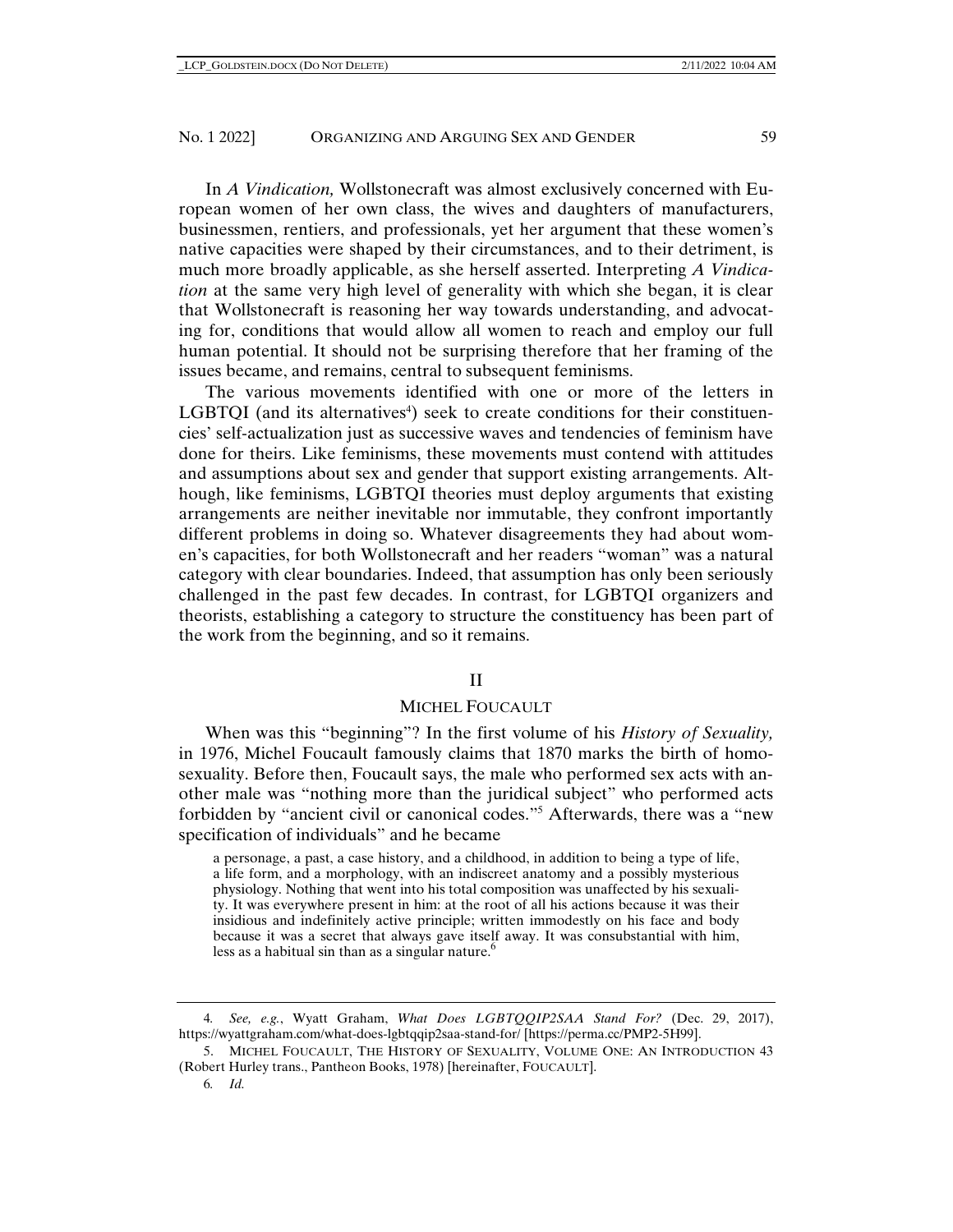This often-quoted paragraph has been as controversial as it has been influential. Some of the controversy results from reading the assertion that there was no homosexuality before 1870 to imply that society constructs individuals much as a sculptor might shape a figure of clay or wax, the innate qualities of the material perhaps influencing but certainly not determining the final product. (Richard Mohr provides an early example of this, mis-attributing to Foucault the idea that "individuals' bodies are blank slates on which society writes a script, which the individual then reads to find out who he is."7) Foucault, however, is not claiming that either people or their actions changed after 1870. Nor, as David Halperin has pointed out, is Foucault claiming either that before 1870 "there were no such things as sexual identities, only sexual acts," or that although discourses about it may change, sexuality itself is "a timeless and ahistorical dimension of human experience."8

Rather, Foucault's claim is that, beginning approximately in 1870, a new discourse – new ways of discussing and of teaching – created systems of knowledge, systems of power, and ways of ordering and experiencing subjectivity that challenged older ones.<sup>9</sup> Before 1870, the criminal courts and the church regulated sexual acts, with the actor merely the acts' doer, their "juridical subject." After 1870, an emerging medical establishment (doctors, psychiatrists, sexologists) began to assert authority over the same acts by attributing to the actors a "certain quality of sexual sensibility, a certain way of inverting the masculine and feminine in oneself."10

Foucault picked 1870 to mark the beginning of this emerging discourse because in 1869 the neurologist Carl Friedrich Otto Westphal published an article about "contrary sexual sensations"11 describing two cases: a woman who from childhood liked to dress as a boy and play boys' games and who was attracted only to women, and a man who wanted to dress and act as a woman.12 Foucault's choice of 1870 is therefore accurate enough, provided we recognize that his interest was exclusively in discourses that enacted and established power: that is, in how the way one talks with and writes about people can affect one's power specifically over them, and more generally. However, if we are searching for the very first introduction of the personage that Foucault attributed to Westphal – with his morphology, his indiscreet anatomy and his possibly mysterious physiology – whose "homosexuality," as Foucault explains, "appears as

<sup>7.</sup> RICHARD MOHR, GAY IDEAS: OUTING AND OTHER CONTROVERSIES 223 (1992).

<sup>8.</sup> DAVID M. HALPERIN, HOW TO DO THE HISTORY OF HOMOSEXUALITY 8–9 (2002).

<sup>9.</sup> FOUCAULT, *supra* note 5, at 50–55.

<sup>10</sup>*. Id.* at 43.

<sup>11</sup>*. Id.* Although Foucault claims Westphal's article was published in 1870, the citation generally given is: "Westphal, Karl. 1869. *Die conträre Sexualempfindung*. Archiv für Psychiatrie und Nervenkrankheiten 2 (1): 73–108. (Reprint in Hohman 1977.)." *See, e.g.*, HUBERT KENNEDY, KARL HEINRICH ULRICHS: PIONEER OF THE MODERN GAY MOVEMENT 286 (2d ed. 2005) [hereinafter, KENNEDY].

<sup>12.</sup> Vern L. Bullough, *Introduction* to 1 KARL HEINRICH ULRICHS, THE RIDDLE OF "MAN-MANLY LOVE": THE PIONEERING WORK ON MALE HOMOSEXUALITY 25 (Michael A. Lombardi-Nash trans., Prometheus Books, 1994) [hereinafter Bullough, *Introduction* to RIDDLE].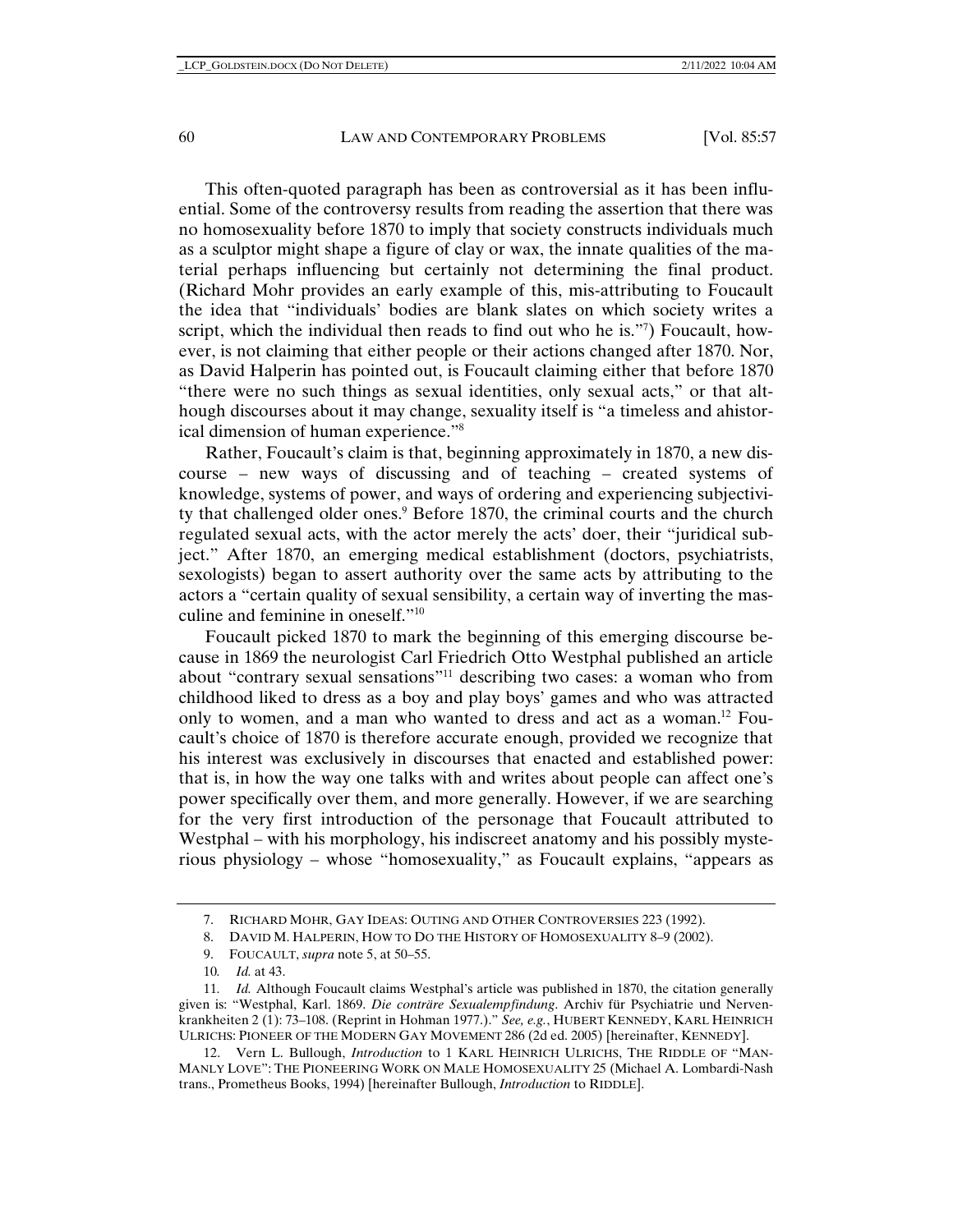one of the forms of sexuality when it was transposed from the practice of sodomy onto a kind of interior androgyny, a hermaphrodism of the soul,"13 it is generally conceded these days that we need to go a little further back, to 1864.

#### III

## KARL HEINRICH ULRICHS

In 1864, a Hanoverian lawyer named Karl Heinrich Ulrichs (using the pseudonym Numa Numantius) published two pamphlets, *Vindex* and *Inclusa*, introducing this "personage."14 Carl Westphal quotes from *Inclusa* in his 1869 article,15 explicitly basing his account of the "contrary sexual sensations" on "Numantius's" work.16 Ulrichs used this pseudonym to publish the first five (of his eventual twelve) pamphlets on the subject. In them, he argued that, for those "built like a male" but whose sexual drives are exclusively toward men (and who are "horrified by any sexual contact with women"), strong sexual attraction to other males was natural, inborn, and moral. Ulrichs named this personage the Urning, and juxtaposed him to his physically indistinguishable but sexually mirror-image brother, whom he named the Dioning. (The Dioning's sexual drive is exclusively toward women, and he feels "horrified by any sexual contact with men."17) Ulrichs argued that because the Urning's sexual desires were inborn, he should be neither stigmatized nor punished for them. Persecuting Urnings for "man-manly" love was as senseless as "punishing hens for laying eggs instead of chicks."18

Although so far I've introduced just a bit of it, I already long to abandon Ulrichs's clunky nomenclature in favor of more familiar modern terms. Alas, that would obscure the fecund multiplicity of his ideas and defeat my purpose in discussing Ulrichs's work at all. As will become clear, Ulrichs's theories had remarkable plasticity. The "Urning" is not a single type of person but a succession of them, none exactly a homosexual, nor precisely a gay man, nor truly transgender (in any of its meanings<sup>19</sup>), although he is like each of these in some ways. Equally, a Dioning is not exactly a heterosexual, nor a straight guy, nor cis-gendered: each of these misses important parts of him. Perhaps "queer" comes closest to what Ulrichs was getting at with the Urning, but the virtue of

<sup>13.</sup> FOUCAULT, *supra* note 5*.*

<sup>14.</sup> KARL HEINRICH ULRICHS, VINDEX: SOCIAL AND LEGAL STUDIES IN MAN-MANLY LOVE (1864) and INCLUSA: ANTHROPOLOGICAL STUDIES ON MAN-MANLY LOVE (1864), both republished in translation, along with Ulrichs's ten other pamphlets on the subject, in 1 THE RIDDLE OF "MAN-MANLY LOVE": THE PIONEERING WORK ON MALE HOMOSEXUALITY 31–95 (Michael A. Lombardi-Nash trans., Prometheus Books, 1994) [hereinafter, ULRICHS, RIDDLE]*.*

<sup>15.</sup> KENNEDY, *supra* note 11, 135–38 (2d ed. 2005).

<sup>16.</sup> Bullough, *Introduction* to RIDDLE, *supra* note 12 at 25 (Westphal "based his assumptions on Ulrichs' theories, citing the early work of Ulrichs on Urnings").

<sup>17. 1</sup> ULRICHS, RIDDLE, *supra* note 14, at 34.

<sup>18</sup>*. Id.* at 35.

<sup>19</sup>*. See, e.g.*, Erin Calhoun Davis, *Situating "FLUIDITY": (Trans) Gender Identification and the Regulation of Gender Diversity*, 15 GLQ: A J. OF LESBIAN AND GAY STUDIES 97–130 (2009).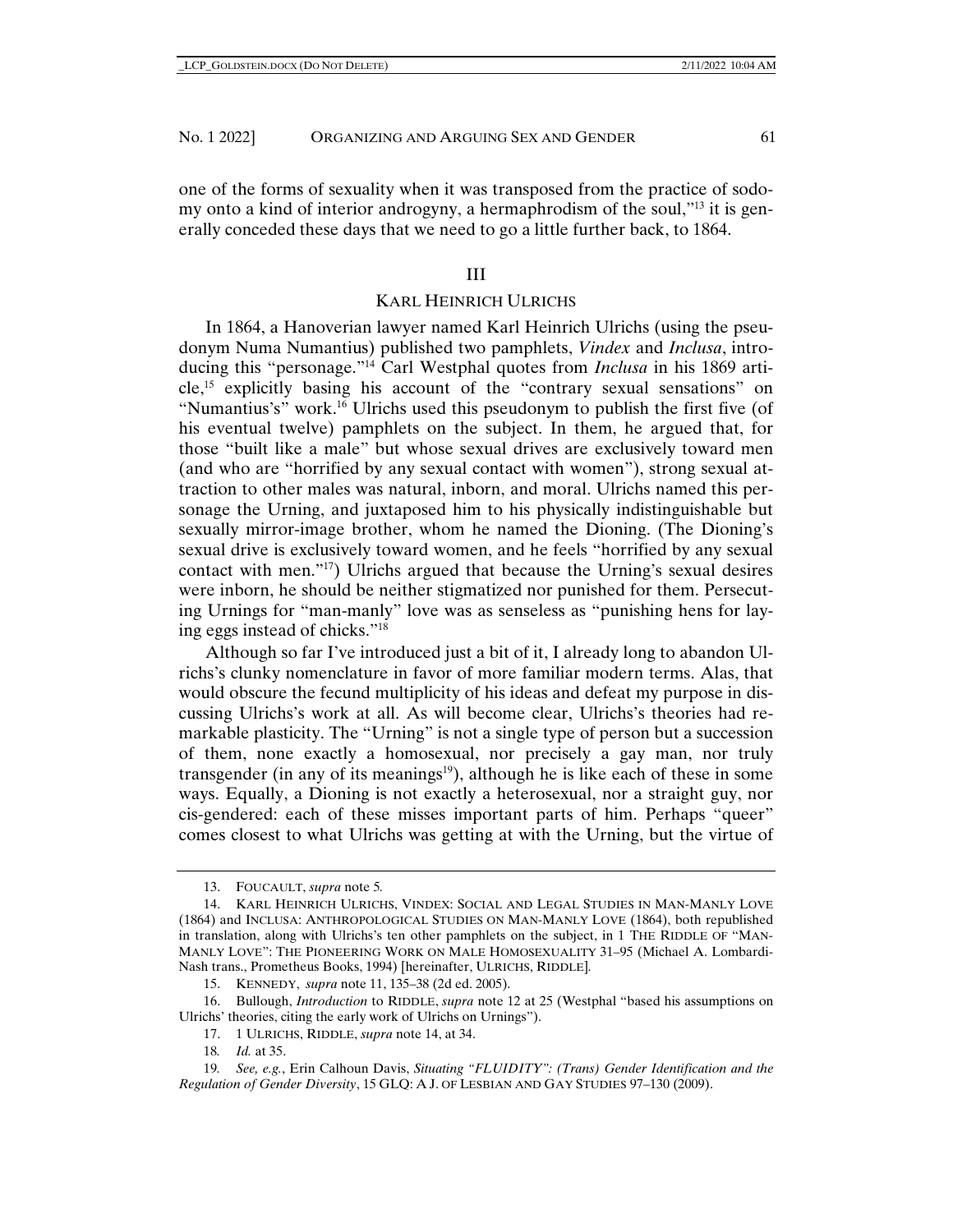that category is its capacious inclusiveness whereas Ulrichs's ideas were meant to be precise.

Although it is impossible to know all of Ulrichs's motivations for beginning to publish these pamphlets, trying to protect himself and people like him from criminal prosecution or punishment was certainly one of them. Beginning in 1813, influenced by the theories of Anselm von Feuerbach that criminal prohibitions could only be justified by harm to either private or state rights, a few of the German states (including Ulrichs's home, Hanover) had reformed their criminal laws by removing penalties for consensual sexual activities between adults.20 However, most, including Prussia, retained laws with comprehensive prohibitions and harsh punishments. By 1864, when Ulrichs published *Vindex*  and *Inclusa*, Prussia was in the process of extending its hegemony over the other German states (except Austria). This included, at first, merely influencing their criminal codes, but ultimately it involved imposing Prussian law. Ulrichs's pamphlets were part of his effort to forestall recriminalization of sexual touchings between men. (Perhaps because the laws did not punish sex between women, Ulrichs's work was almost exclusively concerned with people whose physical form was either male or what he called "male hermaphrodite."21 Nevertheless, he did hypothesize the possible existence of "a sex of persons built like females having a woman-womanly sexual desire, i.e., having the sexual direction of men," and later briefly acknowledged their existence and named them Urningins. $^{22}$ )

Ulrichs began his arguments against re-criminalization by renaming the category of men prosecuted, in order to counter the prevailing belief that men who did these forbidden acts preyed upon boys. As he explains: "I believe I had to create a new expression because the word *Knabenliebe* [literally "boy-love"], which has been widely used, leads to the misinterpretation that Urnings are really attracted to boys, when actually they are attracted to young men (*puberes*)."23 Although his understanding of the Urning's nature otherwise undergoes considerable change,24 Ulrichs always definitively limits Urnings' interests to mature young men.<sup>25</sup>

<sup>20.</sup> Martin Dannecker specifies Baden, Bavaria, Brunswick, and Hanover, in THEORIES OF HOMOSEXUALITY 34 (David Fernbach trans., 1981). Ulrichs, however, says that only Bavaria entirely decriminalized "man-manly love" but that Würtemberg, Hanover, and Brunswick did so partially. 1 ULRICHS, RIDDLE, *supra* note 14, at 38.

<sup>21. 1</sup> ULRICHS, RIDDLE, *supra* note 14, at 53–54.

<sup>22</sup>*. Id.* at 81, 162; 2 ULRICHS, RIDDLE, *supra* note 14, at 365.

<sup>23. 1</sup> ULRICHS, RIDDLE, *supra* note 14, at 34 (bracketed explanation is the translator's). "*Puberes"* is Latin, a masculine plural meaning "the men, the adult male population". Puberes, Cassell's New Latin Dictionary (D.P. Simpson ed., 5th ed. 1968); *accord Puberis*, LATIN LEXICON, *available at*  https://latinlexicon.org/search\_latin.php (same translation and contrasting *puberes* with *adulescens, ephebus, i.e.* "adolescents.")

<sup>24</sup>*. See, e.g.*, 1 ULRICHS, RIDDLE, *supra* note 14, at 67–69. *See also* text accompanying notes 52– 65, *infra*.

<sup>25</sup>*. See, e.g.*, 1 ULRICHS, RIDDLE, *supra* note 14, at 62 (between 18 and 26); *c.f. id. at* 68, 88; *but see* 2 ULRICHS, RIDDLE, *supra* note 14, at 360, 362 (Mannlings occasionally attracted to men between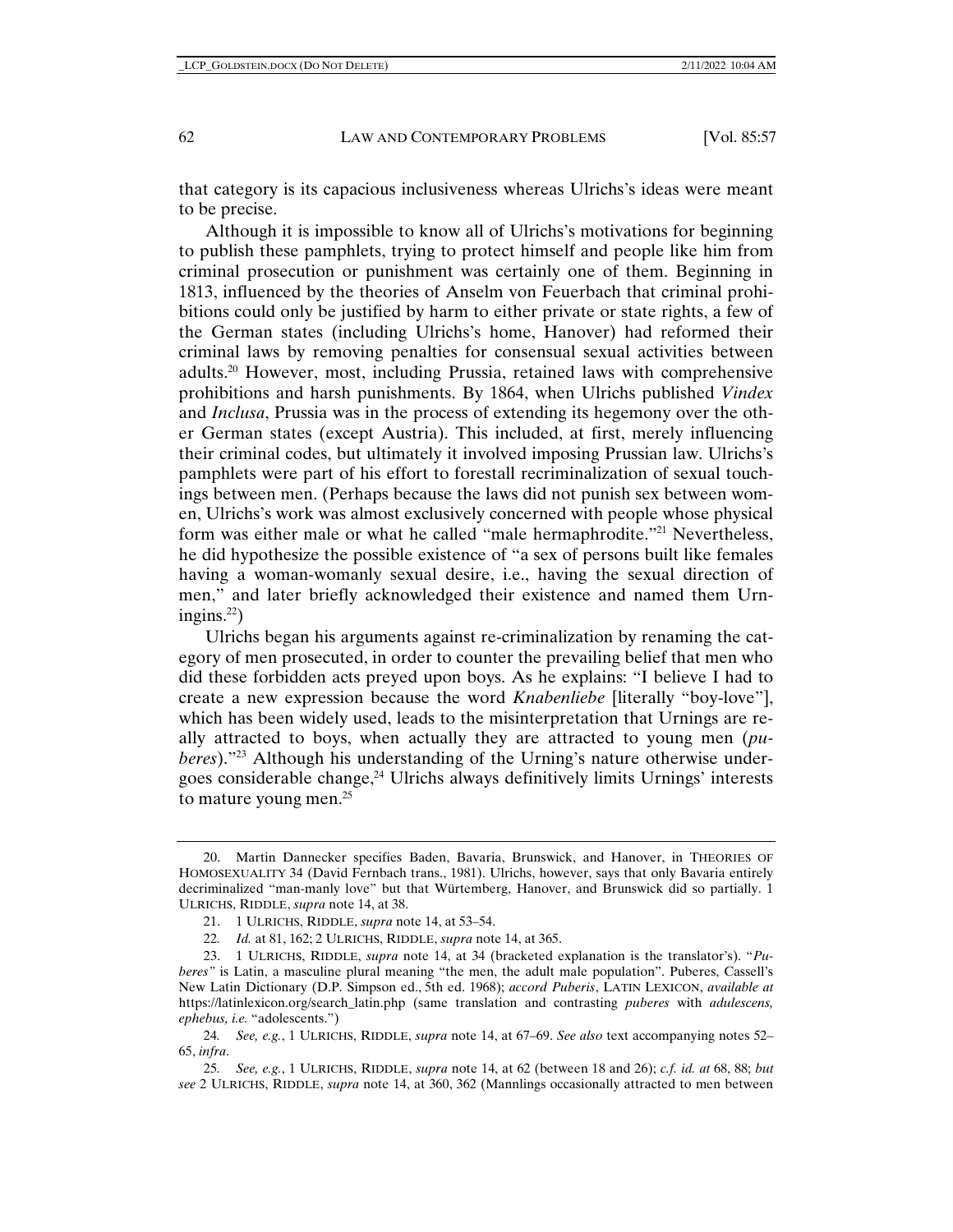Ulrichs' arguments that the Urnings' love was not immoral, and his arguments that Urnings ought not to be prosecuted or punished by the law, were related but distinct. Both relied on presenting the Urning as a natural human variation, identical to Dionings in some ways but mirror opposites in others. To prove that Urnings' love was moral,26 Ulrichs emphasized Urnings' similarity to Dionings. He compared Urnings' love to the love of a man for a woman: both are natural and necessary to a full life; $27$  involve profound emotional as well as physical connection;<sup>28</sup> have uplifting and spiritual components;<sup>29</sup> and may inspire a "bond" that is a lifelong commitment.<sup>30</sup> As he wrote, "The [Uranian love drive] is, indeed, inborn in the Urning, as the Dionian is in the Dioning; and it is, indeed, comprised of nothing but true love, the same as Dionian love. For that reason, it is just as noble, just as pure, filling the heart with just as much courage and strength . . ."31

In contrast, to prove that Urnings should not be criminally prosecuted or punished, Ulrichs emphasized their differences from Dionings. He explained that all human fetuses had both male and female potential for at least twelve weeks after conception, developing one potential and suppressing the other later in gestation. Ulrichs hypothesized that an Urning's embryological development was analogous to that of an "hermaphrodite,"<sup>32</sup> giving him an inborn sexual orientation and an equally inborn gender identity that, although not manifest before puberty, were biologically fixed from before birth and fully natural for him.33 A fetus developed into an Urning when its "female germ" for desire and gender developed along with its "male germ" for physical shape and function, their opposites being suppressed.<sup>34</sup> "Hermaphrodism of the soul" may have been a metaphor for Foucault, but for Ulrichs it was a literal truth, the foundation of all his theories about Urnings and of his arguments on their behalf.

Ulrichs's fight against re-criminalization of sexual acts between men was comprehensive. He did far more than publish pamphlets. He also corresponded with his readers about their lives and incorporated their responses into his later works. He wrote and submitted unsolicited pro bono amicus briefs on behalf of men charged with having, or attempting to have, sex with other men, or being punished for having done so. He argued in them that the prosecution should

- 27. 2 ULRICHS, RIDDLE, *supra* note 14, at 510–12.
- 28. 1 ULRICHS, RIDDLE, *supra* note 14, at 62.
- 29*. Id.* at 62–64.
- 30*. Id.* at 207–16.
- 31*. Id.* at 202.
- 32*. Id.* at 54–57, 163–72.
- 33*. Id.* at 35.
- 34*. Id.* at 55–58.

<sup>13</sup> and 19, and Weiblings to men between 30 and 36; for an explanation of the terms Mannling and Weibling, *see* text accompanying nn.59–60, *infra*. Ulrichs emphasized that "any sexual inclination to males below the age of puberty [is] unhealthy." 2 ULRICHS, RIDDLE, *supra* note 14, at 362.

<sup>26. 1</sup> ULRICHS, RIDDLE, *supra* note 14, at 202–06.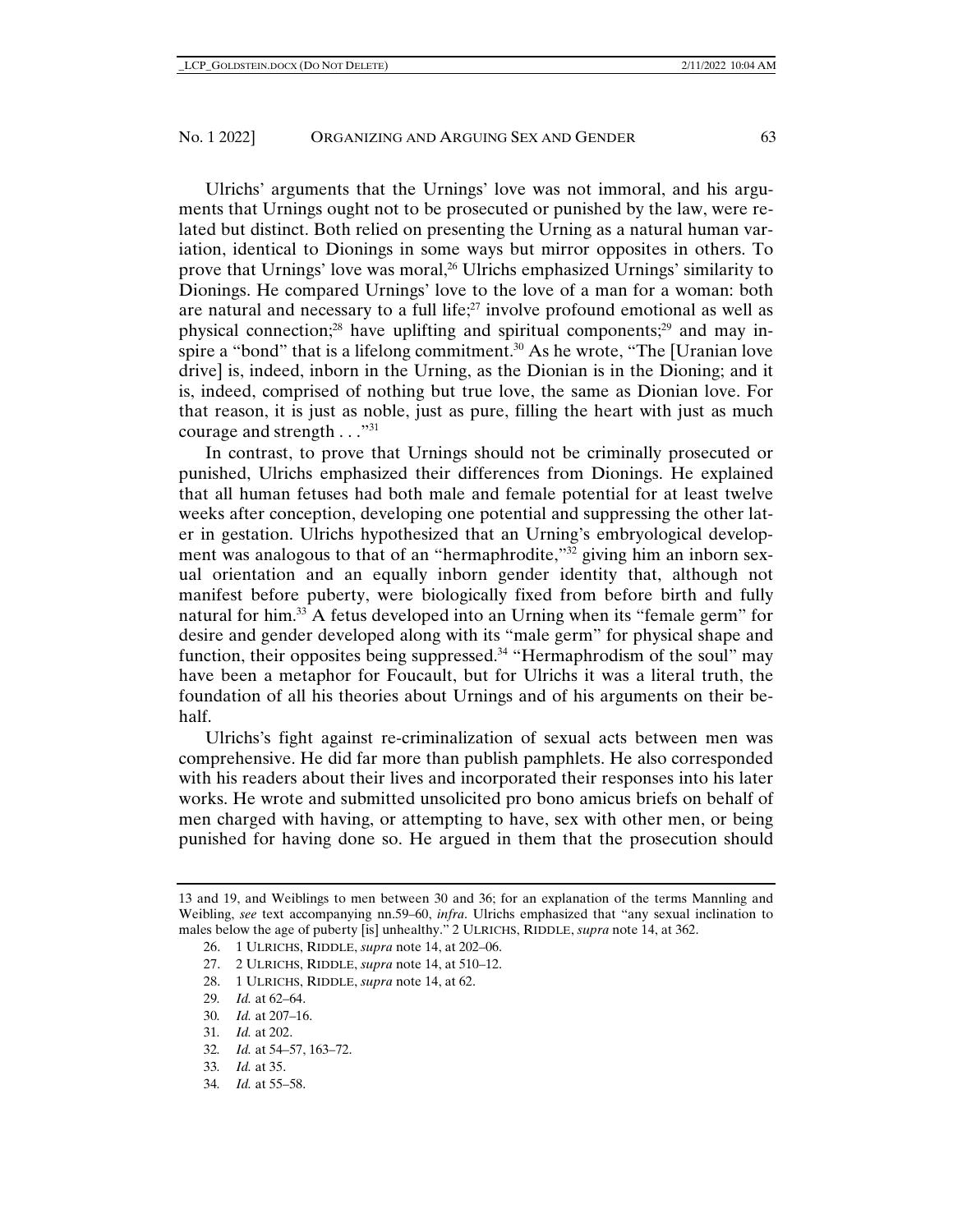have the burden of proving that the accused was not an Urning, because the law was meant only to punish unnatural acts and, for the Urning, the acts were natural.35 He drafted bylaws for a proposed, but unrealized, organization of Urnings.36 He repeatedly attempted to get the Congress of German Jurists (of which he was a member) to decriminalize Urnings' lovemaking by abolishing penalties for all those sexual acts between consenting adults that were prompted by "inborn love."<sup>37</sup> Unsuccessful there, he later attempted to influence the new penal code for the short-lived North German Confederation in the same direction.<sup>38</sup> He even founded a magazine for Urnings, publishing a first issue before its publisher discontinued the periodical.39

On the strength of his writings and other activities, and of his many public acknowledgments that he himself was an Urning, Ulrichs has been credited with inspiring the rise of the world's first gay rights movement.<sup>40</sup> (He has with equal justice been credited with inventing the complementary idea of heterosexuality.41) But notice this: in order to assimilate Urnings to any modern conception of gay men, you have to ignore a lot of Ulrichs's ideas about them.42 Ulrichs presents Urnings' sexual orientation and gender identity as blended and interdependent, while contemporary LGBTQI movements have been at considerable pains to keep these ideas separate.<sup>43</sup> Urnings may seem gay if you focus on their strong sexual attraction and capacity for deep romantic love for samebodied persons, but they seems trans if you focus on their equally inborn, uncomfortable,<sup>44</sup> sense of themselves as gendered "opposite" to what would be conventionally expected of persons with their bodies, and their manifestation of that "opposite" gender in manner, gesture, interests, occupation, avocation, and dress.

38. KENNEDY, *supra* note 11, at 154–61, 187–88.

<sup>35.</sup> KENNEDY, *supra* note 11, at 84–85, 176–77; 1 ULRICHS, RIDDLE, *supra* note 14, at 42–48.

<sup>36.</sup> KENNEDY, *supra* note 11, at 90–92.

<sup>37. 1</sup> ULRICHS, RIDDLE, *supra* note 14, at 261–71; KENNEDY, *supra* note 11, at 92-93, 111–19.

<sup>39</sup>*. Id.* at 180–87.

<sup>40</sup>*. See, e.g.*, Liam Stack, *Overlooked No More: Karl Heinrich Ulrichs, Pioneering Gay Activist*, N.Y. TIMES (Jul. 1, 2020), https://www.nytimes.com/2020/07/01/obituaries/karl-heinrich-ulrichsoverlooked.html?searchResultPosition=6 [https://perma.cc/R4HC-9LB8]; *see also* Bullough, *Introduction* to RIDDLE, *supra* note 12, at 21; MARTIN DANNECKER, THEORIES OF HOMOSEXUALITY (David Fernbach trans., 1981).

<sup>41</sup>*. See* JONATHAN NED KATZ, THE INVENTION OF HETEROSEXUALITY 51 (1995).

<sup>42.</sup> I am indebted for this insight to Jennifer Levi.

<sup>43.</sup> According to Jennifer Levi in private conversation and correspondence in August 2021, movement work has generally divided sexual orientation and gender identity, in contrast to Ulrichs's model. The common movement insistence on identifying even "queer" people as cisgender or transgender reinforces the conclusion that sexual orientation and gender identity are still being kept as discrete identifiers. *See also Sexual Orientation*, PLANNED PARENTHOOD, https://www.plannedparenthood.org/learn/sexual-orientation/sexual-orientation; *Glossary of Terms*, HUM. RTS. CAMPAIGN, https://www.hrc.org/resources/glossary-of-terms [https://perma.cc/Z4LG-8TKS].

<sup>44. 1</sup> ULRICHS, RIDDLE, *supra* note 14, at 92–93.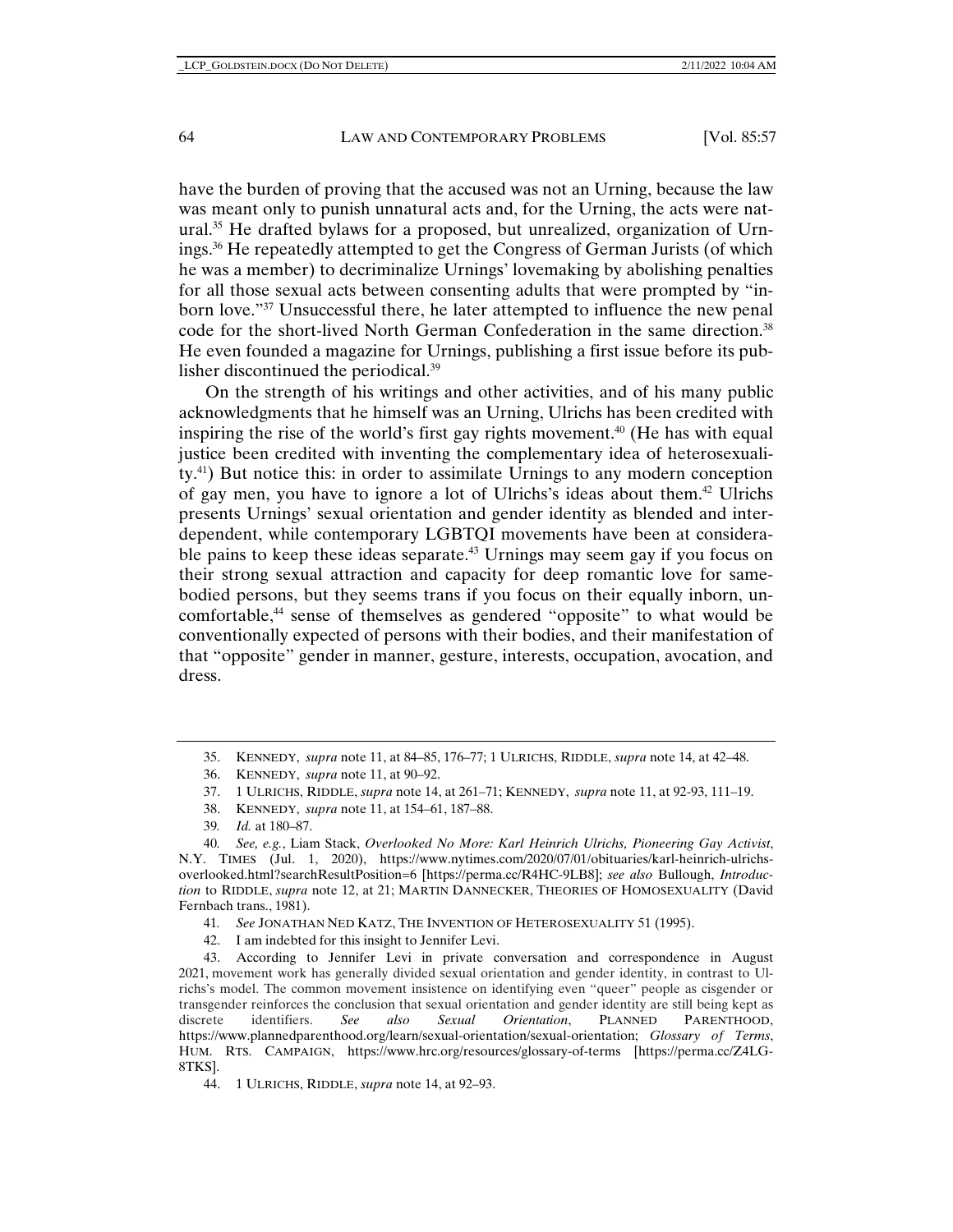#### IV

## FIVE IMPORTANT THINGS ABOUT URNINGS

The Urning as Ulrichs describes him has five forensically significant characteristics:  $(1)$  Urnings could be found in all times, in all places, in all cultures.<sup>45</sup> (2) All of his defining qualities were inborn, "congenital" in the sense of a "sexual, organic, and mental inheritance, not an inherited disease."46 Moreover, they were a "permanent predisposition of [his] soul, not subject to conscious decision, inextinguishable and immutable.<sup> $47$ </sup> (3) Because an Urning, like a Dioning, is attracted only to his "opposites," all varieties of Urning (and Ulrichs eventually identified many) share an utter inability to experience either true love or sexual fulfillment with a woman. (Ulrichs did recognize the existence of "Uranodionings," persons of "undecided orientation," glossed by his translator as "bisexuals," but, because they were not exclusively attracted to their "opposites," he saw them as completely different from both Urnings and Dionings.48) (4) Although Urnings are physically indistinguishable from Dionings, in their desires and interests the two were "opposite," which for Ulrichs meant that an Urning's desires and interests were indistinguishable from a woman's. (5) Even before puberty awakens an Urning's sexual drives, the feminine soul that developed from his female sexual-desire germ can be discerned in his feminine actions, tastes, interests, and incapacities.

## A. Urnings: (i) Inborn And (ii) Ubiquitous

The Urnings' first two characteristics – that they were born not made, and that they are, and have been, ubiquitous, existing within biology but outside of history and culture – construct the Urning as a natural human category much as Wollstonecraft assumes women are a natural human category. On that basis, Ulrichs makes arguments recognizably like Wollstonecraft's in *A Vindication*: Urnings were subordinated to and misjudged by the dominant group – which, for both writers, is, roughly, the group of what we might now call patriarchal and cis-gendered straight men – and Urnings' deficiencies were a reaction to the limitations upon imposed upon them.<sup>49</sup> Wollstonecraft argued that, properly understood, women were being mistreated, their human potential stunted and wasted; Ulrichs's arguments for freeing Urnings from social disabilities and legal punishments were remarkably similar.

## B. Urnings: (iii) Inability To Have Sex With Women

The Urnings' third characteristic – the inability to have sex with women – reflects Ulrichs's acceptance of the idea, apparently prevalent when he wrote

<sup>45</sup>*. See, e.g.*, *id.* at 61–62, 77.

<sup>46</sup>*. Id.* at 35–36.

<sup>47. 2</sup> ULRICHS, RIDDLE, *supra* note 14, at 379.

<sup>48. 1</sup> ULRICHS, RIDDLE, *supra* note 14, at 161, 167, 173–74.

<sup>49</sup>*. Id.* at 120–21.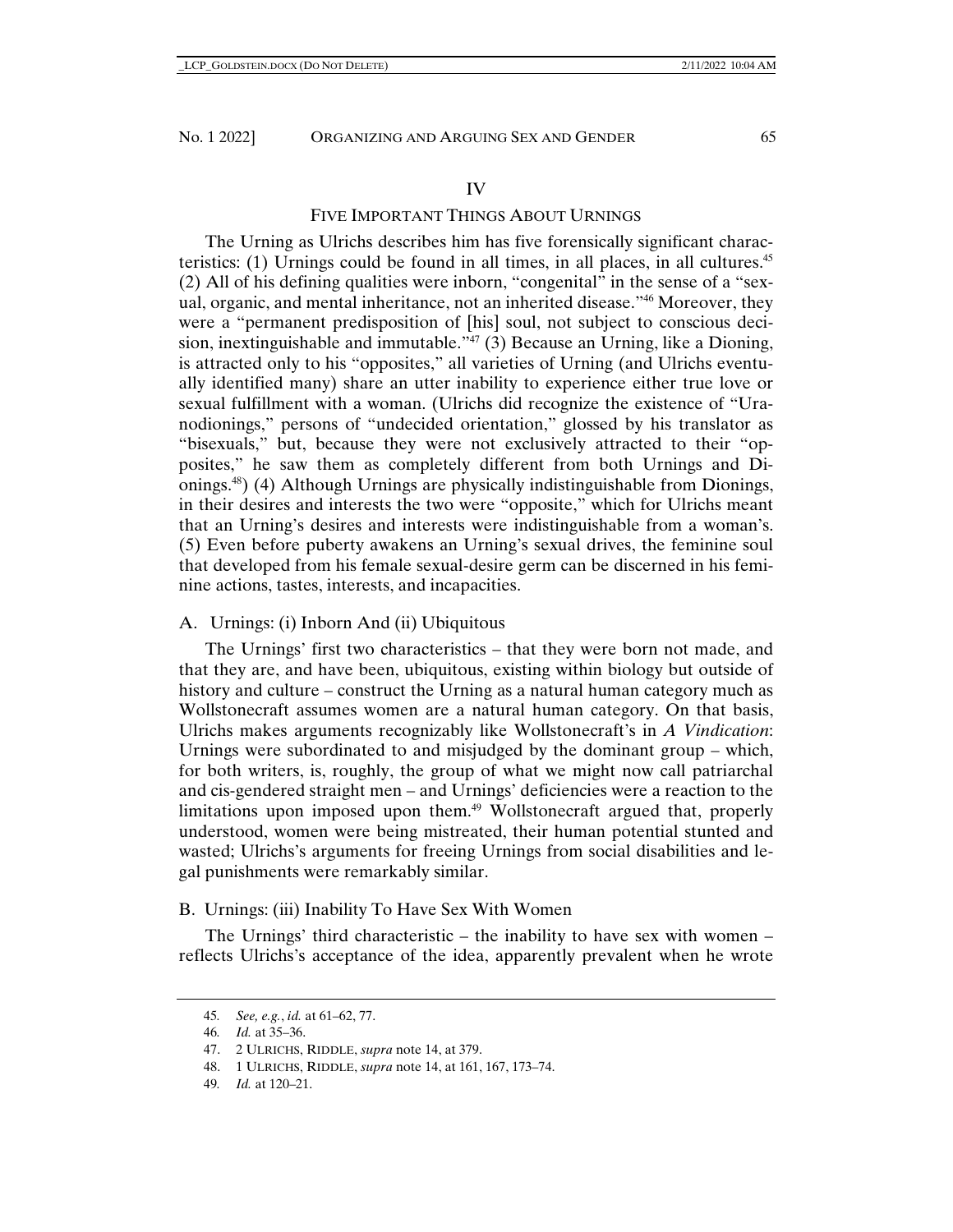and hardly unknown even now, that true love can only exist between "opposites." It follows that, because an Urning's experience of his own gender and of his sexual desires are female, he is incapable of feeling either love or desire for a woman: no woman could be an Urning's "opposite." His incapacity supports what we would now call an argument from necessity. Ulrichs understands sexual connection to be a literal magnetic force, necessary for health, comparable in importance to mother's milk for an infant.<sup>50</sup> He argues that forbidden sexual touchings by an Urning should not be prosecuted, because the sexual connection necessary to the Urning's life can only be achieved with a man.<sup>51</sup>

## C. Taking Attraction Between "Opposites" Very Seriously

But with which men might an Urning lawfully make this connection? As Ulrichs first describes them, although sex between an Urning and a Dioning might be lawful for the Urning, for the Dioning it must be unnatural, devoid of healthful magnetic force, and distasteful. The implication that the Dioning partner could therefore be justifiably prosecuted could not be ignored. Furthermore, if the sex were wrong for the Dioning, shouldn't the Urning be prosecuted for forcing or corrupting his partner? Ulrich calls this dilemma "the Uranian Conflict."52 Under its pressure, he repeatedly revises his account, first of Dionings' natures and then of Urnings'.

In his earliest pamphlets, Ulrichs waivers between two unsatisfactory partial solutions: He claims both that the Urning's need for Dioning sexual magnetism could be fully satisfied by non-genital contact (presumably less unnatural and distasteful for his partner), and that genital sex with an Urning would be "objectively" natural to a Dioning however "subjectively" distasteful it might be.<sup>53</sup> Although Ulrichs vehemently rejects the destabilizing implication that an Urning's sexual relations with a woman might also be objectively natural,  $54$  the threat that idea represents impels him to revise his description of the Dioning in his third pamphlet, *Vindicta*.

## D. Dionings 2.0

In *Vindicta*, Ulrichs replaces the young adult Dioning's exclusive attraction to women with an "inherited ability . . . to consent to sexual pleasures with women, Urnings, and . . . hermaphrodites with the sexual appetites of women."55 This makes a Dioning's consent to having sex with an Urning subjectively "an indifferent matter" rather than distasteful. Although the Dioning would not enjoy any magnetic benefits from the sex, because it was not against his nature

<sup>50</sup>*. Id.* at 39, 48, 138–40, 177–78, 198–99; *see also* Bullough, *Introduction* to RIDDLE, *supra* note 12, at 22.

<sup>51. 1</sup> ULRICHS, RIDDLE, *supra* note 14, at 139–40.

<sup>52</sup>*. See id.* at 221–38.

<sup>53</sup>*. Id.* at 47, 62–65.

<sup>54</sup>*. Id.* at 157–58.

<sup>55</sup>*. Id.* at 115.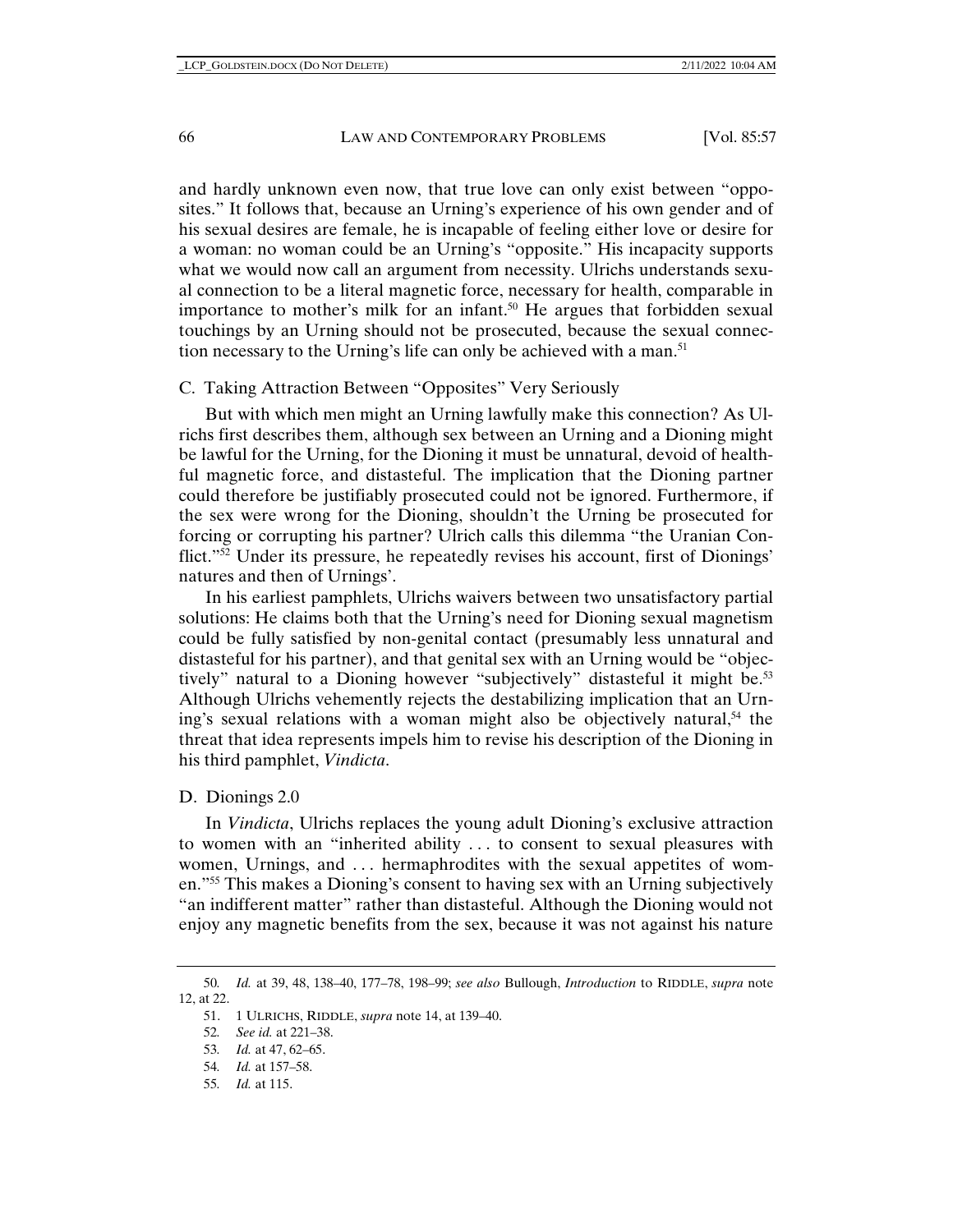it also would not be morally wrong.56 This change to Dionings strengthens the partners' arguments against prosecution: their sexual relations remain necessary to the Urning's survival and are no longer unnatural for the Dioning. Ulrichs argues that even a Dioning who sells his favors to an Urning should not be punished: like a wet-nurse or a convalescent nurse, he deserves to be praised and paid.<sup>57</sup> However, this argument's tendency to undermine the analogy Ulrichs has built between Urnings' love for Dionings and respectable Dionings' marriages<sup>58</sup> leads him next to also reconsider the Urning.

### E. Urnings 2.0

In his fourth pamphlet, *Formatrix*, Ulrichs finally resolves the Uranian Conflict by radically revising his account of Urnings, proliferating sub-types and weakening their mirror-resemblance to Dionings. As he acknowledges, his thinking has been changing in response to the information he has been receiving from self-identified Uranian readers of *Vindex* and *Inclusa*. Ulrichs now recognizes two "distinct classes" within the larger category of Urnings: one masculine ("Mannlings") and the other feminine ("Weiblings").<sup>59</sup> After conforming his embryological speculations to this result, he hesitantly concludes that the Mannling and the Weibling may be sufficiently "opposite" to love one another. Inevitably, "a thousand intermediaries" proliferate – including one at the precise midpoint between Mannlings and Weiblings ("Zwischenurnings") – each with a specific "opposite" to which he is exclusively attracted. (The masculine Mannling is drawn exclusively to beardless and smooth young Urnings with long curly hair and feminine gestures; the feminine Weibling to large, bearded, and muscular Urnings; and the intermediate Zwischenurning to the "chap" who is just beginning to grow a beard, is muscular and handsome but has beautiful eyes, lips, and cheeks.<sup>60</sup>)

# F. Competing Perspectives: Advocate And Organizer

Ulrichs's struggles to resolve the Uranian Conflict were shaped by his dual roles as advocate and organizer. When he was advocating for individual criminal defendants or against re-criminalization of sex between men, Ulrichs needed arguments that showed punishing Urnings to be deeply unjust. For this purpose, he needed the Urning to be a personage, a form of being – not merely the juridical subject of forbidden acts – whose sexual needs and behavior could be assimilated as closely as possible to respectable Dionings'. For this purpose, the Urning's sexual orientation must be just as natural, as moral, as unthreatening, as a Dioning's. If Germans already believed that normal men were attracted to women because women were their "opposite sex," then the Urning, too, must

<sup>56</sup>*. Id.* at 115–17.

<sup>57</sup>*. Id.* at 123; *cf. id.* at 223, 230, 232.

<sup>58</sup>*. Cf. id.* at 214–15, 234–35.

<sup>59</sup>*. Id.* at 175–77.

<sup>60</sup>*. Id.* at 307–11.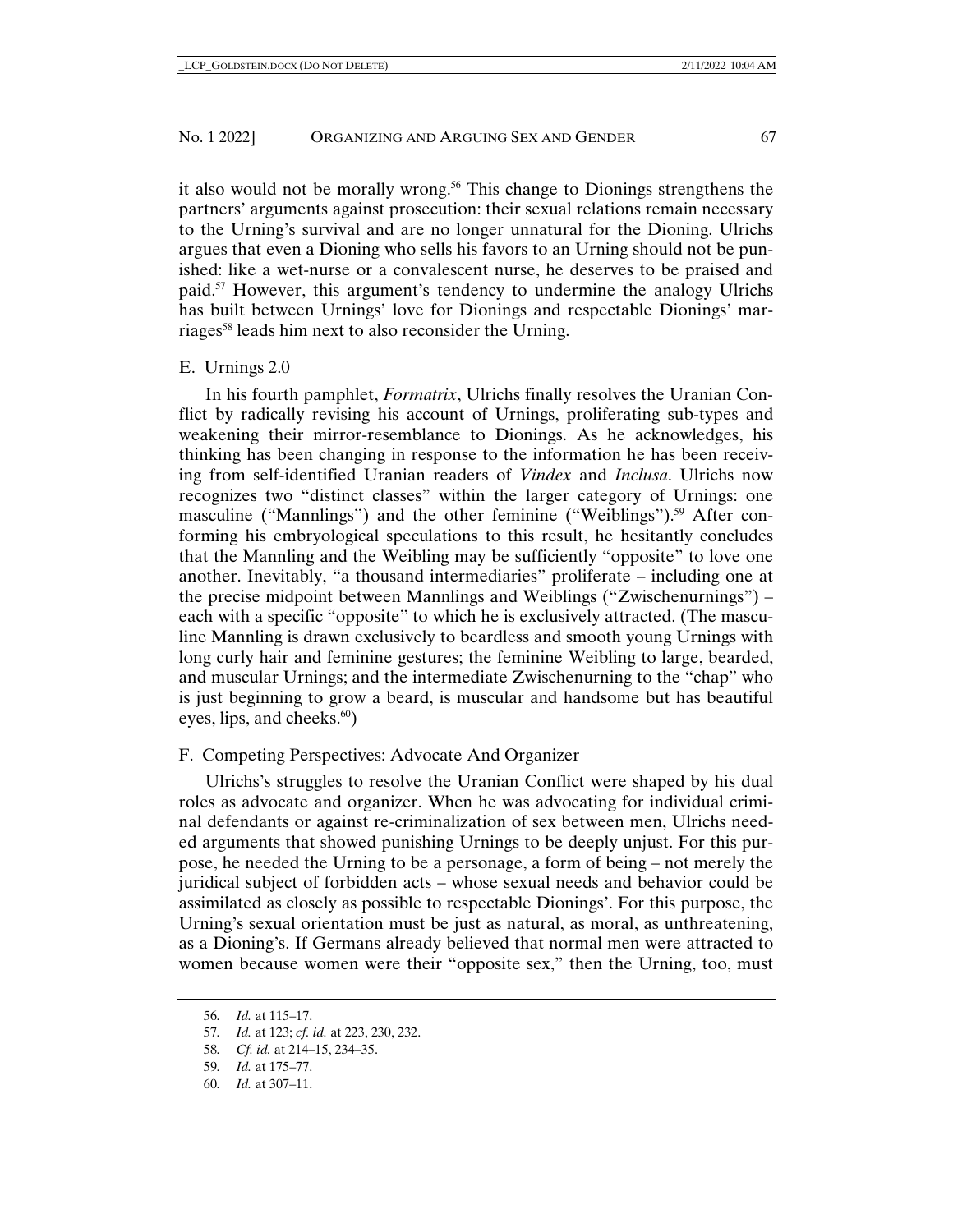be immutably attracted to an opposite. This is the Urning of *Vindex* and *Inclusa.*

But as an organizer, and especially one organizing a group that had not previously perceived itself as such, Ulrichs needed to draw in as many as he could of those who, having read *Vindex* and *Inclusa*, identified themselves as Urnings. These are the Urnings of *Formatrix*: the Mannlings, the Weiblings, and their thousand intermediaries, each with an immutable inborn sexual orientation to an "opposite" among fellow Urnings.

## G. Three More Sub-Types

Ulrichs completely embraced the idea that only opposites naturally attract; it is fundamental to his theories at every level. By asserting that, although Urnings' gender identities and sexual orientations might vary considerably, each one would always love an "opposite," Ulrichs was just able to preserve this tenet. In contrast, his recognition that Uranodionings – those who feel both romantic and sexual love "in a double direction" – were also "natural" posed a serious threat to the coherency of his ideas.

Ulrichs met this threat by describing three additional sorts of person who have sex with both men and women: a second variety of Uranodioning, and both a Dioning and an Urning whose sexual behavior was incongruent with his inborn nature. All three are, although superficially similar to the Uranodioning, much less disruptive to Ulrichs's theories. The new variety of Uranodioning Ulrichs called "disjunctive." Unlike the original model (now specified as "conjunctive"), who is genuinely attracted at every level to both men and women, the Disjunctive Uranodioning feels romantic and sexual love for masculine men but merely sensual attraction (not true love) for women.61 The new Dioning, whom Ulrichs called the "Urianaster," is truly attracted to women but, in their absence, has sex with other men. $62$  The new Urning is "virilized," a Mannling who, either to avoid social condemnation or for the laudable purpose of fathering children, has overcome his inborn horror of taking the sexual initiative with women. (He experiences less horror, perhaps none at all, if the woman takes the initiative.) $^{63}$  Taken together, these three reduce the count of Conjunctive Uranodionings far below their apparent number.

The Urianaster has an additional, much more important, function. He is the scapegoat driven beyond community boundaries into the wilderness, sacrificed to make the rest of the flock safe. In the first section of *Vindex*, Ulrichs definitively excludes one damaging stereotype (lovers of boys) from his educational, forensic, and organizational work by renaming the category he is sponsoring as "Urnings."64 Identifying and naming the Urianaster does the same work, this time capturing the threatening stereotype of the libertine who corrupts and ex-

<sup>61</sup>*. Id.* at 312.

<sup>62</sup>*. Id.* at 315, 317–18.

<sup>63. 2</sup> ULRICHS, RIDDLE, *supra* note 14, at 381–82.

<sup>64. 1</sup> ULRICHS, RIDDLE, *supra* note 14, at 34.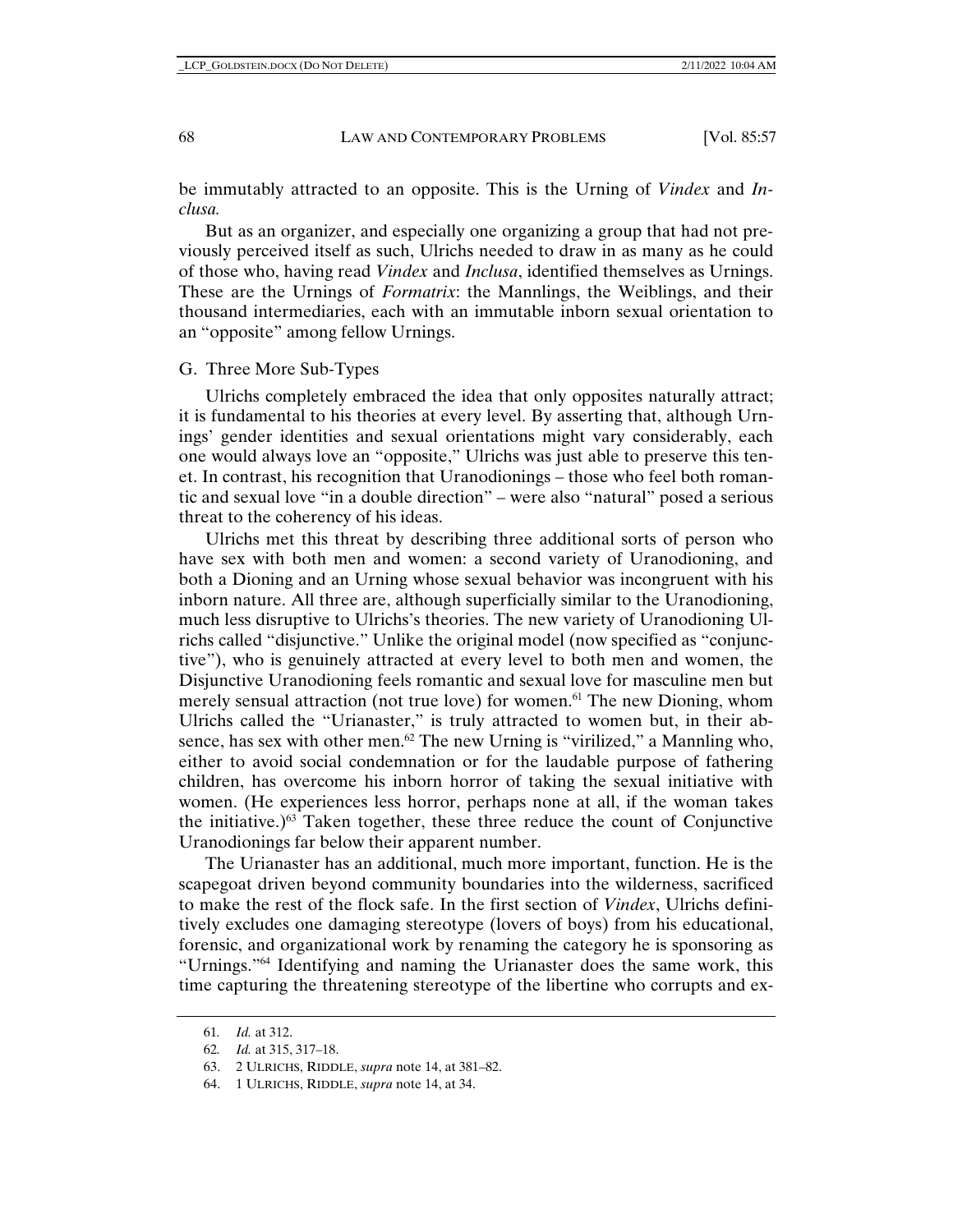ploits his partners merely to achieve his own gratification<sup>65</sup> and isolating it from the Urning (whose love is spiritual as well as physical, potentially enduring, its gratification health-giving). Both fit objects for condemnation and punishment, the boy-lover and the Urianaster are by definition not Urnings.

# H. Urnings: (iv) Inner Femininity

The Urnings' fourth forensically significant characteristic is their own inner femininity.66 This has at least three dimensions. In *Formatrix*, Ulrichs is at pains to distinguish between two of these: the "feminine sexual orientation" (i.e., desire for men) that all Urnings share, and whether each Urning's sexual desires are "passive" or "active," or both.67 Dispelling a reader's misunderstanding, Ulrichs explains that where an Urning falls on the axis between Mannlings and Weiblings in physical form and self-presentation is completely unrelated to where he falls on the axis between active and passive. Ulrichs nowhere explains what he means by "active" and "passive." My educated guess is that "active" means "penetrates" and "passive" means "is penetrated."68 The possibility that an Urning might be either active or passive makes Urnings different both from women (who invariably have passive drives) and from men (who invariably have active drives).<sup>69</sup>

The third dimension to Urnings' inner femininity is the "behavior with companions, in manners, facial expressions, and gestures" that may break through their superficial and socially-imposed masculine "performance." As children, Urnings prefer girls' occupations, games, and toys (especially dolls) to boys' (disliking tin soldiers, throwing snowballs, and pin-the-tail-on-the-donkey). As children, they enjoy sewing, knitting, and crocheting; as adults they may be known for their "quite professional" knitting and ability to hang drapes. As children, they wish they could dress in girls' soft, smooth clothing, colored ribbons, and scarves; as adults, they call one another by feminine nicknames ("Laura" or "sister"), and may set their hair in curls, wear dresses, and pad their chests and hips, or just have their vests tailored in "feminine" fabrics.<sup>70</sup> Urnings share women's incapacities as well: like women, some Urnings cannot whistle although all Dionings can.<sup>71</sup> I think whether these traits seem convincingly natural and inborn, as Ulrichs asserts they are, may depend upon whether the reader recognizes their gendering as historically and culturally specific, an insight

<sup>65. 2</sup> ULRICHS, RIDDLE, *supra* note 14, at 381–82.

<sup>66</sup>*. See, e.g.*, 1 ULRICHS, RIDDLE, *supra* note 14, at 58–61.

<sup>67</sup>*. Id.* at 172–74.

<sup>68.</sup> *See*, *e.g*., MICHEL FOUCAULT, THE USE OF PLEASURE: VOLUME TWO OF THE HISTORY OF SEXUALITY 216–25 (Robert Hurley trans., 1985). Because Ulrichs acknowledges that women sometimes take the sexual initiative while insisting that they are never "active," it is clear that "active" does not mean initiating sex. *See*, 2 ULRICHS, RIDDLE, *supra* note 14, at 381–82.

<sup>69. 1</sup> ULRICHS, RIDDLE, *supra* note 14, at 173.

<sup>70.</sup> *Id*. at 58–60, 153.

<sup>71.</sup> *Id*. at 152.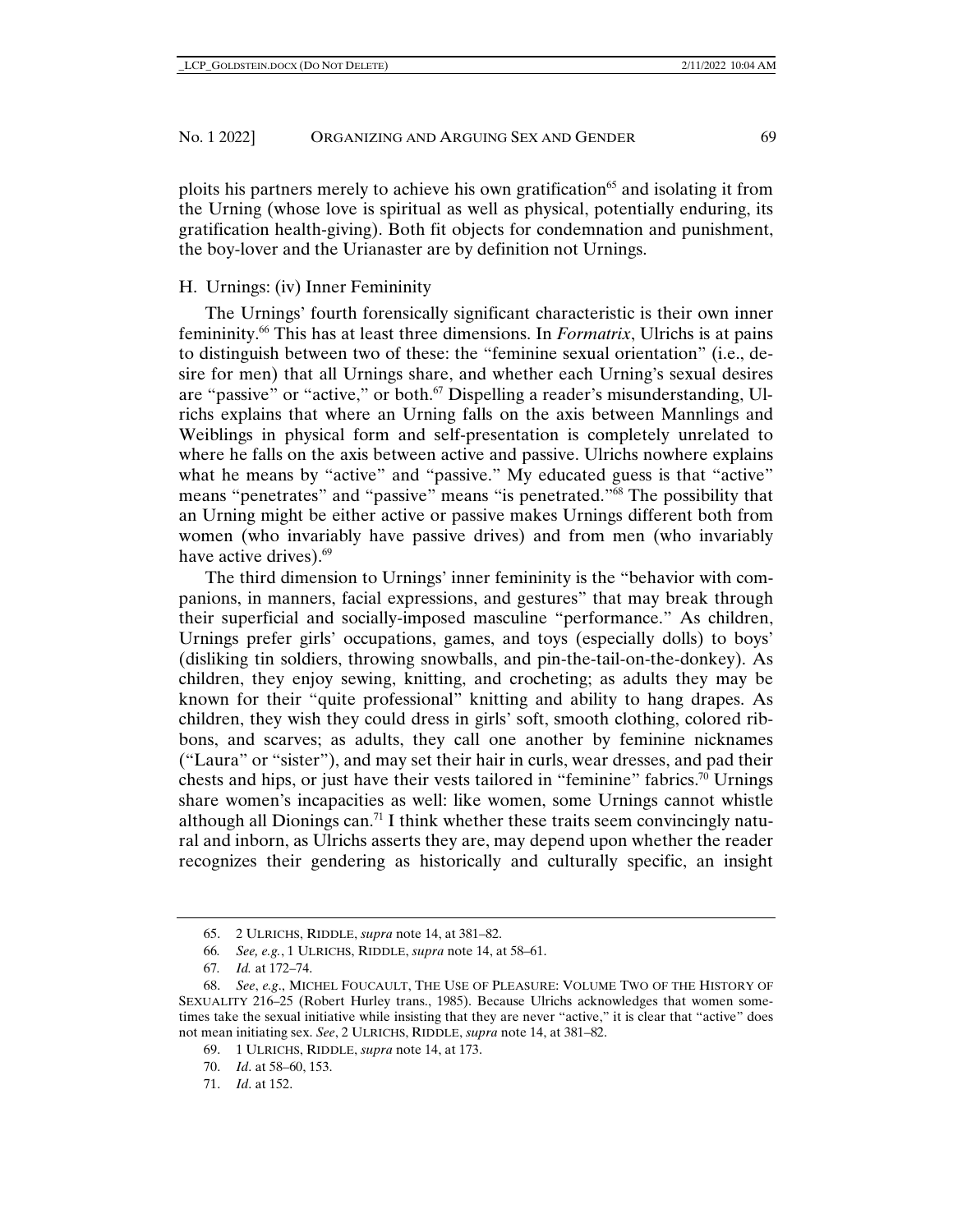probably easier for someone not imbedded in Ulrichs's particular historical and cultural moment.

I. Urnings: (v) Inborn Discomfort

Urnings' fifth forensically significant characteristic is "a certain feeling of discomfort in one's own body, a certain dissatisfaction of the feminine soul with the body with the male form in which it is enclosed...."<sup>72</sup> For Ulrichs, that "every Urning is born with this discomfort" is "the greatest proof" that the Urning's nature is inborn. It is a mark of these claims' importance that he protects them from challenge by noting that, although this discomfort is invariably felt by all Urnings, it "does not come into conscious awareness in every case." Many Urnings lose and then forget their discomfort as they "gradually become accustomed to being raised as men"; some are "more or less consciously aware" of their discomfort; a few are always "quite unaware" of what Ulrichs nevertheless confidently asserts is their inborn discomfort with their own bodies. Here we can see Ulrichs subordinating his wish to be true to his understanding of himself and to his readers' revelations to forensic necessity.

# $\overline{V}$

#### ULRICHS'S LEGACY

Ulrichs had hoped that by writing about Urnings he would protect them from their adversaries in legislatures, criminal courts, and churches. But if he aspired to create a discourse that enacted and established power, he failed. His legal briefs, if they were read at all, persuaded nobody; his attempts at preserving, or restoring, laws favorable to Urnings were successful only in occasionally having his ideas heard or read, but never acted upon.<sup>73</sup> His greatest measurable successes were in influencing two other kinds of writers: men we now see as gay pioneers, like John Addington Symonds,<sup>74</sup> Edward Carpenter,<sup>75</sup> and Magnus Hirshfeld,<sup>76</sup> and, ironically, early sexologists like Richard von Krafft-Ebing.<sup>77</sup>

<sup>72</sup>*. Id.* at 92–93.

<sup>73.</sup> KENNEDY, *supra* note 11, at 107–19, 154–61; Bullough, *Introduction* to RIDDLE, *supra* note 12, at 24–25.

<sup>74.</sup> John Addington Symonds letter to Edward Carpenter, February 7, 1893, published in John Addington Symonds, *Male Love: A Problem in Greek Ethics and Other Writings* 152 (John Lauritsen, ed. 1983) (Ulrichs "must be regarded as the real originator of a scientific handling of the phenomenon").

<sup>75</sup>*. See, e.g.*, EDWARD CARPENTER, THE INTERMEDIATE SEX: A STUDY OF SOME INTERMEDIATE TYPES OF MEN AND WOMEN 16–38 (1908) (emphasizing gay, and minimizing trans. aspects of the Urning).

<sup>76.</sup> KENNEDY, *supra* note 11, 255–56; *see* [Translator's] Acknowledgments, 1 ULRICHS, RIDDLE, *supra* note 14, at 19 (Hirshfeld reprinted Ulrichs's pamphlets, slightly abridged, in 1898).

<sup>77.</sup> Hubert Kennedy, *Review Article: Research and Commentaries on Richard von Krafft-Ebing and Karl Heinrich Ulrichs*, 42 J. OF HOMOSEXUALITY 165, 166 (2001) (Richard von Krafft-Ebing acknowledged to Ulrichs that, "It was the knowledge of your writings alone that induced me to the study of [homosexuality],"); KENNEDY, *supra* note 11, at 70–71.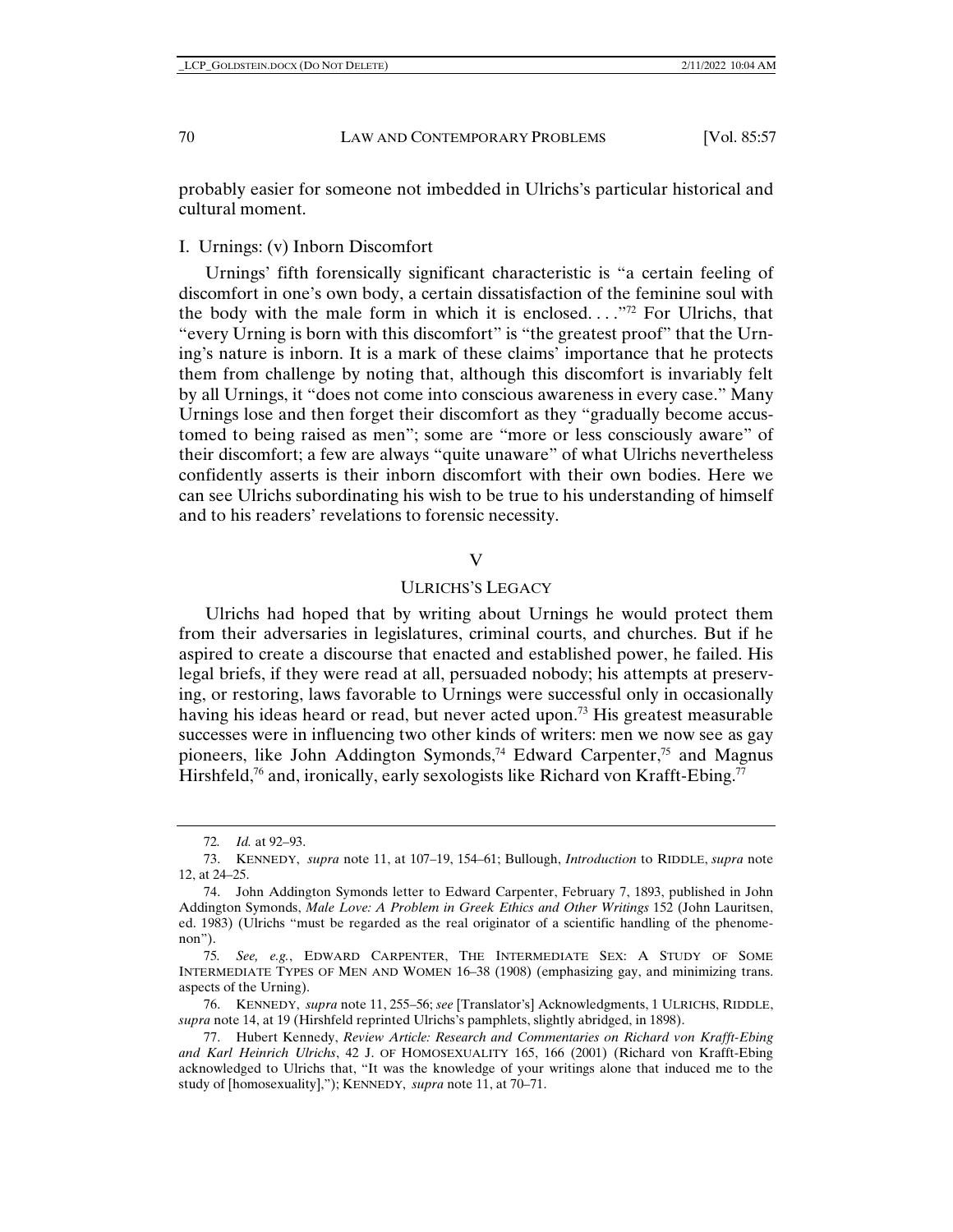Ulrichs sent copies of his early pamphlets to Krafft-Ebbing because he saw him as a potential ally.<sup>78</sup> Indeed, Krafft-Ebing did agree with Ulrichs that criminal prosecution and punishment of men who had sex with other men was wrong, but his aim was not liberatory. Instead, Krafft-Ebing was explicitly in contest with legal authorities, on behalf of medicine, for control over a spectrum of unruly and disfavored sexual expressions, and with considerable success. His *Psychopathia Sexualis,* first published in 1886, went through twelve editions and was widely, and durably, influential.79 It categorizes homosexuality with the "antipathic sexual instincts"<sup>80</sup> and links it to "degeneracy," a progressively debilitating inherited condition<sup>81</sup> that renders its unfortunate sufferers legally irresponsible but nevertheless requires their removal "from society for life, but not as a punishment."82

Krafft-Ebing relied heavily on Ulrichs' work to describe the personage Krafft-Ebing variously called a homosexual or one of its synonyms: an invert, or an urning. $83$  Familiar with Ulrichs's first six pamphlets, $84$  Krafft-Ebing paraphrases Ulrichs' description of the Urning to describe the homosexual.<sup>85</sup> He wholeheartedly accepts Ulrichs's definitional exclusion of boy lovers.<sup>86</sup> He shares Ulrichs's belief that men and women are "opposites," embedding that notion in synonyms he uses for homosexual and homosexuality, "invert" and "sexual inversion." He agrees that although homosexual behavior could be acquired, when same-sex desire is inborn it is unchangeable, often evident very early, and sometimes manifest even before puberty in an affinity for girls' games, occupations, and dress. $87$  He agrees also that homosexuality is found in other cultures and eras, even sometimes valorized (although he presents any positive account as special pleading by homosexuals, such as Plato, themselves.88) Significantly, therefore, Krafft-Ebing adopts Ulrichs's positioning of the Urning as universally present, within biology but outside of history or culture. This positioning functions for Krafft-Ebing much as it did for Ulrichs,

<sup>78.</sup> KENNEDY, *supra* note 11, at 70.

<sup>79.</sup> RICHARD VON KRAFFT-EBING, PSYCHOPATHIA SEXUALI*s* (Franklin S. Klaf trans., 12th ed. 1965) [hereinafter KRAFFT-EBING].

<sup>80</sup>*. Id.* at 186.

<sup>81</sup>*. Id.* at 187–88, 223–24, 295–98.

<sup>82</sup>*. Id.*at 335.

<sup>83</sup>*. Id.* at 185–307.

<sup>84</sup>*. See e.g.*, *id.* at 222, 224 n.86 (citing first six pamphlets).

<sup>85</sup>*. Id.* at 221 ("The essential feature of this strange manifestation of the sexual life is the want of sexual sensibility for the opposite sex, even to the extent of horror, while sexual inclination and impulse toward the same sex are present. At the same time, the genitals are normally developed, the sexual glands perform their functions properly, and the sexual type is completely differentiated.").

<sup>86</sup>*. Id.* at 241–42 ("The sexual desire of mature homosexuals, *in contradistinction to old and decrepit debauchees, who prefer boys (and indulge in pederasty by preference), seems never to be directed to immature males.* Only for want of better material, and in case of violent passion, does the urning become dangerous to boys.") (italics in original).

<sup>87</sup>*. Id.* at 223, 294, 296–97.

<sup>88</sup>*. Id.* at 224.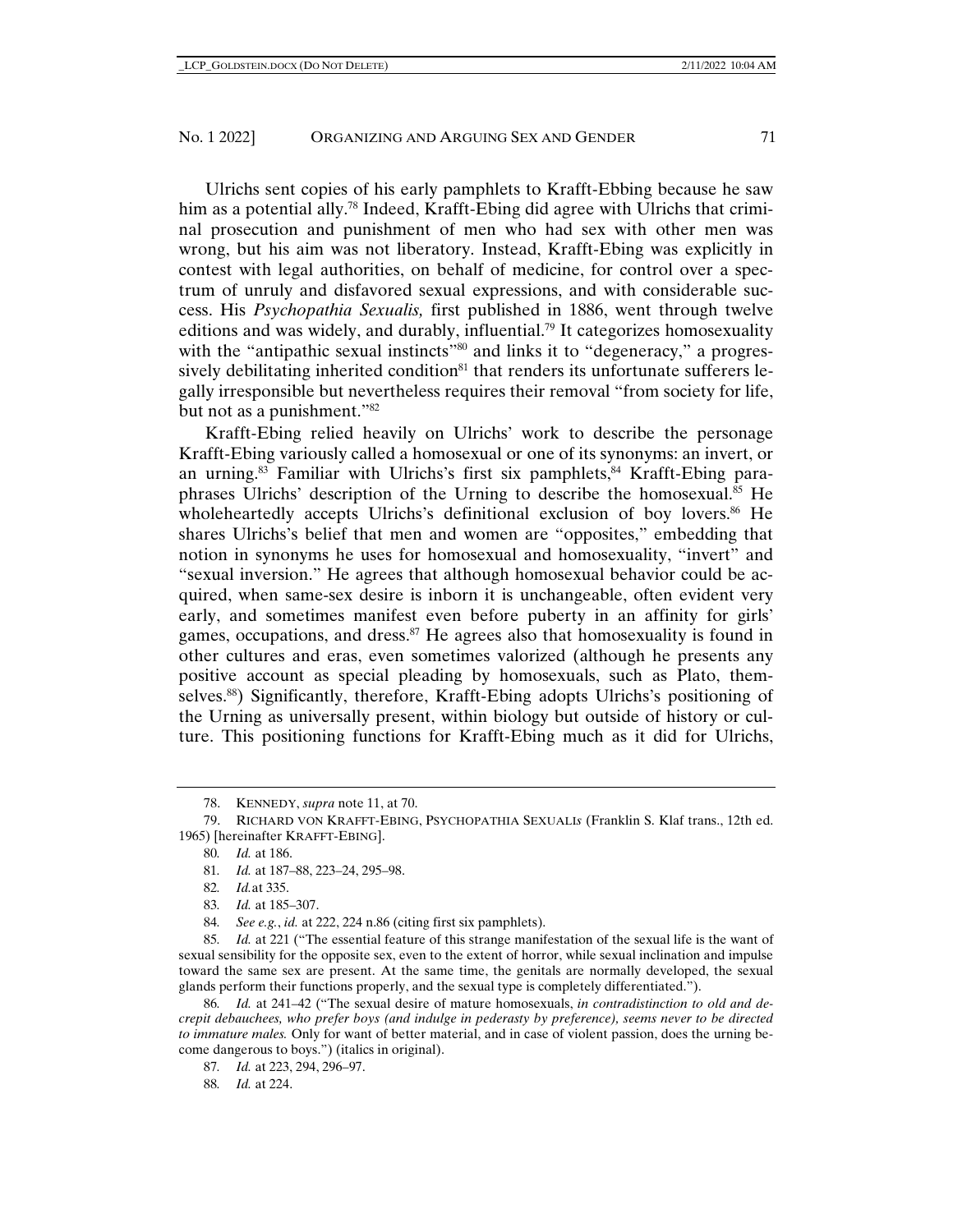making his claims seem more important and more persuasive in every way: stronger, better-grounded, more scientific.

Where Krafft-Ebing differs from Ulrichs, he usually does so to further his project of pathologizing homosexuality in order to medicalize its management. Contrary to Ulrichs's assertion that Urnings' sexual orientation is "congenital" only in the sense of a "sexual, organic, and mental inheritance, not an inherited disease,"89 Krafft-Ebing is emphatic that homosexual feelings are "a functional sign of degeneration," usually characterized by abnormally strong sexual and emotional responses, and sometimes by "psychical anomalies (brilliant endowments in art, especially music, poetry, etc., by the side of bad intellectual powers or original eccentricity)."90 Inverted sexual desires are invariably associated with some form of mental illness: neuroses, neurasthenia, mental degeneration to idiocy or moral insanity, and insanity of a degenerative character.<sup>91</sup>

Because Krafft-Ebing presents same-sex desire as strange, anomalous, and abnormal, $92$  he does not need the elaboration of types and sub-types that Ulrich develops to give the Urning a lawful partner. Krafft-Ebing uses only three of these subtypes (without employing Ulrichs's terms for them) – the Urianaster, the conjunctive Uranodioning, and the Urning of *Formatrix* – classifying them as acquired homosexuality, congenital "psycho-sexual hermaphrodism" (i.e., bisexuality), and congenital homosexuality,<sup>93</sup> respectively.

Neither does Krafft-Ebing describe the homosexual as having what is, for Ulrichs, indispensable: an inborn discomfort with his own body. For Ulrichs, that discomfort is "the greatest proof" that the Urning's nature is inborn. In contrast, Krafft-Ebing relies exclusively on case studies and the concurrence of medical authorities to demonstrate that homosexuality is congenital.<sup>94</sup> Although his dependence on Ulrichs' methods (organizing and analyzing his subjects' unchallenged accounts of their own lives) and on many of Ulrich's conclusions is heavy, Krafft-Ebing does not attribute to urnings a discomfort that most themselves disclaimed.

## VI

## ULRICHS'S RADICAL INNOVATIONS

Before Ulrichs published *Vindex,* Western tradition treated sexual touchings between men as licit or illicit according to criteria that applied equally to touchings between a man and a woman,<sup>95</sup> such as the parts of the body involved,<sup>96</sup> the

<sup>89. 1</sup> ULRICHS, RIDDLE, *supra* note 14, at 35–36.

<sup>90.</sup> KRAFFT-EBING, *supra* note 79, at 223, 230 ("In fact, in all cases of sexual inversion a taint of a hereditary character may be established.").

<sup>91</sup>*. Id.* at 223.

<sup>92</sup>*. Id.* at 187, 221.

<sup>93</sup>*. Id.* at 188–90, 221.

<sup>94</sup>*. See id.* at 221–24.

<sup>95</sup>*. See* JOHN BOSWELL, CHRISTIANITY, SOCIAL TOLERANCE, AND HOMOSEXUALITY 93 n.2 (1980) [hereinafter BOSWELL ]; *see also* VERN BULLOUGH, SEXUAL VARIANCE IN SOCIETY AND HISTORY 380–84 (1976).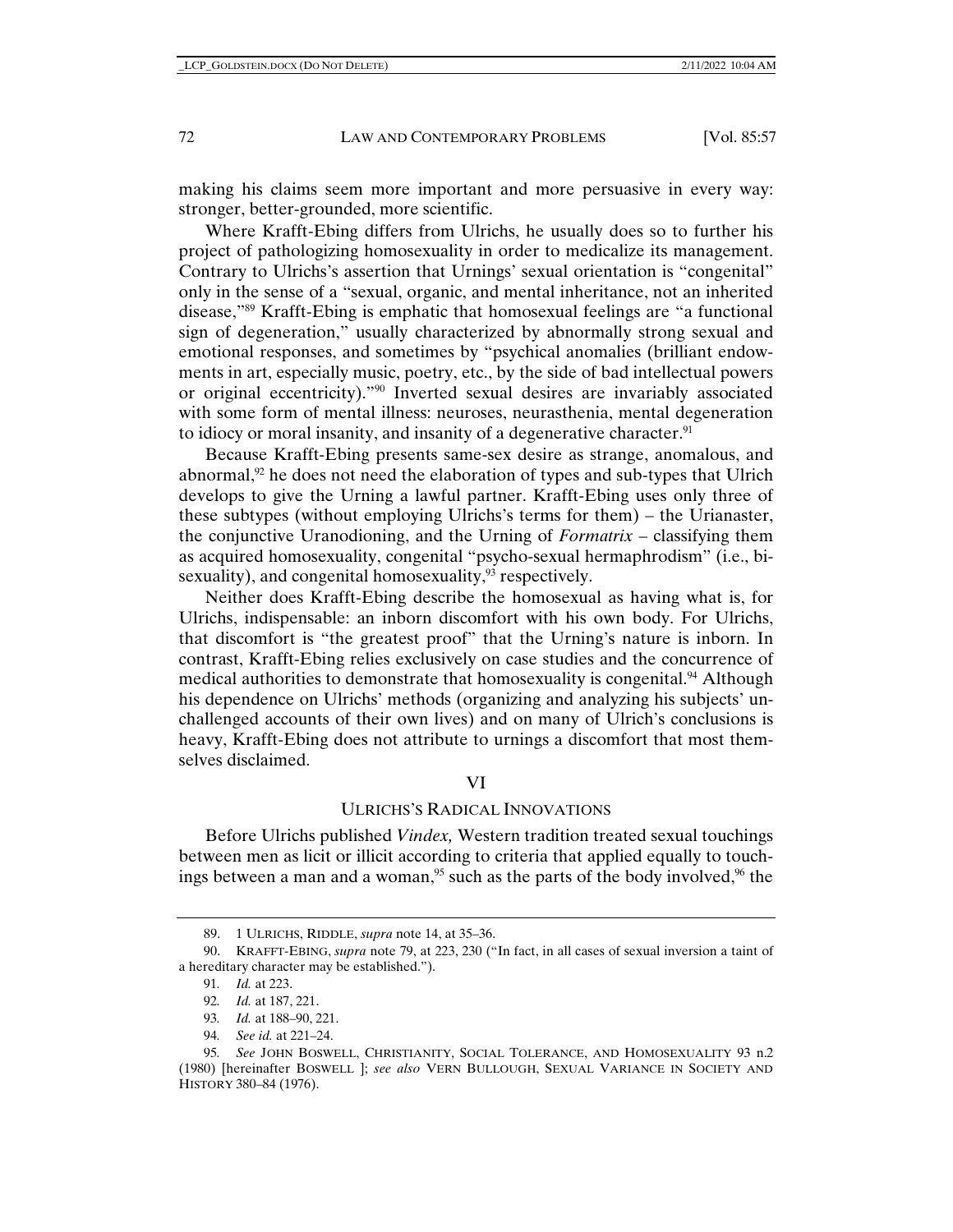relative status of the partners, and whether the sexual drama conformed to sex role stereotypes current at the time when, and in the place where, it occurred.<sup>97</sup> Ulrichs's innovations, in *Vindex* and its successors, turned a mere doer of particular forbidden acts, an habitual sinner or criminal, into a life form with a singular nature.98 He accomplished this astonishingly radical transformation with two moves: (1) he focused on the actor's gender identity and the sex of his partner, rather than on their sexual touchings, and (2) he posited both the actors' desires and their gender identities to be inborn and immutable.

Ulrichs's ideas had some marked forensic and organizational strengths. The elaboration of his two moves (especially the corollary to the second that Urnings have existed everywhere and at every time humans have existed) and even the clunky nomenclature and proliferating sub-types, gave Ulrichs's theories seriousness, interest, and memorability. Readers who deplored him and rejected his conclusions might suppress his work but could not ignore it.<sup>99</sup> Readers who recognized their own feelings and experiences in the Urning eagerly wrote Ulrichs about themselves so that his next pamphlet would more accurately reflect their lives. Probably, they were heartened by news that interests and tendencies which had always caused them shame and fear had been proven to be both natural and beneficial for their kind of human being.

For both his forensic and organizational purposes, Ulrichs likely did need to present some of the Urnings' characteristics as biological facts, always and everywhere the same. The theory that Urnings's desires had biological origins challenged established understandings that sex between men should be classified as a sin or a crime. But any persuasiveness that assertions of their universality conferred on Ulrichs's theories came with a serious vulnerability, common to all categories presented as "natural," to all claims that a group has an essence which remains the same in all eras and cultures. In principle, this vulnerability could be exploited by anyone who dares to re-imagine the category's unvarying essence. Mary Wollstonecraft does exactly this in *A Vindication* when, accepting only Jean-Jacques Rousseau's premise that women do share a common nature,

<sup>96</sup>*. See* BOSWELL, *supra* note 95, at 182–83; Jean-Louis Flandrin, *Sex in Married Life in the Early Middle Ages: the Church's Teaching and Behavioral Reality*, *in* WESTERN SEXUALITY: PRACTICE AND PRECEPT IN PAST AND PRESENT TIMES 120-21 (Philippe Aries et. al. eds, 1985) (anal intercourse, fellatio, and cunnilingus all forbidden to married couples in fifteenth century Christian Europe).

<sup>97</sup>*. See* Anne B. Goldstein, *History, Homosexuality and Political Values: Searching for the Hidden Determinants of* Bowers v. Hardwick, 97 YALE L. J. 1073, 1081–89 nn.60–93 (1988) and sources cited. *See also* MICHEL FOUCAULT, THE USE OF PLEASURE: VOLUME TWO OF THE HISTORY OF SEXUALITY 220 (Robert Hurley, trans. 1985) (in classical Greece, acceptable sexuality involved domination of the "feminine" partner by the "masculine" partner); MICHEL FOUCAULT, THE CARE OF THE SELF: VOLUME THREE OF THE HISTORY OF SEXUALITY 189–90 (Robert Hurley, trans. 1986) (In republican Rome, acceptable sexual partner for a male citizen was a woman or a slave of either sex); Jean-Louis Flandrin, *op. cit., supra* note *96* at 120–21 (discussing acceptable positions for intercourse, and rationales for their acceptability, in fifteenth century Christian Europe).

<sup>98</sup>*. Cf.* FOUCAULT, *supra* note 5, at 43.

<sup>99</sup>*. See* KENNEDY, *supra* note 11, at 155–56 (law reform commission, directed to consider Ulrichs' ideas, writes and then deletes paragraph refusing to do so); *see also* KENNEDY, *supra* note 11, at 135–44.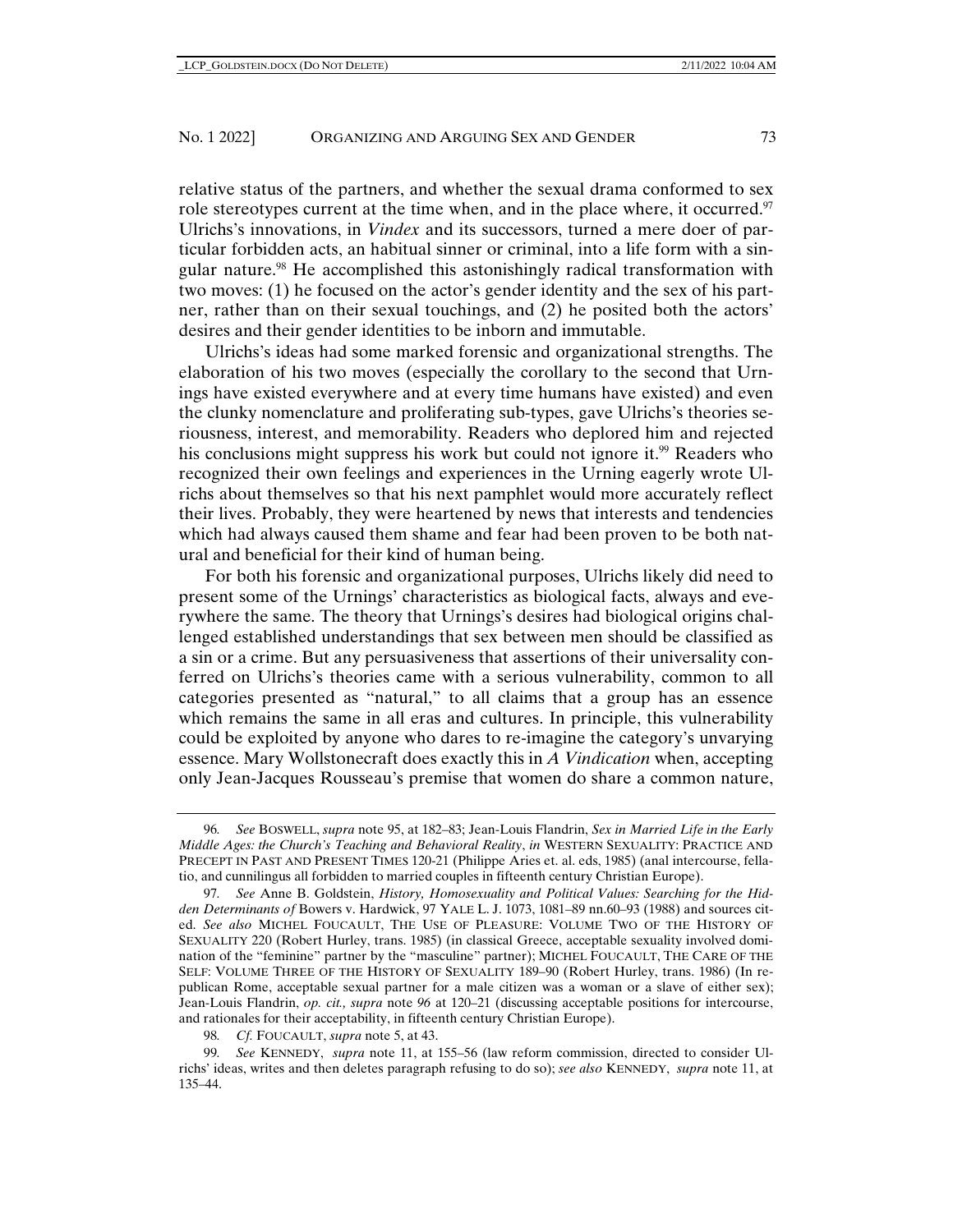she rejects his claim that (as she translates and quotes him), "woman ought to be weak and passive, . . . she was formed to please and to be subject to [man]; and . . . it is her duty to render herself agreeable to her master<sup>"100</sup> in favor of her own, that women are rational creatures whom mis-education have made weak and foolish.

Krafft-Ebing exploits the same sort of vulnerability that Wollstonecraft uses to repudiate Rousseau's claims for his own, different, purpose: co-optation. Krafft-Ebing's move is simple and powerful: he accepts the universality of the type and many of its details, but replaces their positive, exculpatory, and liberatory implications with pathology. For one example, Krafft-Ebing accepts that homosexuality is inborn but replaces Ulrichs's embryological hypotheses with his own (equally unsupported) heritable degeneracy hypothesis.<sup>101</sup> For another, Krafft-Ebing accepts that homosexuals could be intensely aroused by a man's slightest touch, but replaces Ulrichs's claim that this is a beneficial magnetic effect proving Uranian nature to be inborn<sup>102</sup> with the assertion that this "abnormally powerful feeling of lustful pleasure" is the result of "*neurasthenia* which manifests itself essentially in irritable weakness of the ejaculation centre."<sup>103</sup>

# A. Evelyn Hooker's Intervention

Ulrichs recognizes the dangers posed by pathologizing the Urning and meets them directly, $104$  initiating a struggle that, at least in the United States, continued for well over one hundred years.<sup>105</sup> Ulrichs's strategy, like Krafft-Ebing's, was to insist upon, and elaborate, his preferred version of the Urning's essence. A struggle like that, waged by assertion and counter-assertion, might have gone on indefinitely. In the United States, the impasse was eventually broken by Evelyn Hooker, Ph.D.106 In the 1950's, she gave a series of projective tests to a sample of gay men and a control group of straight men and, on the basis of double-blind evaluations of the results made by a panel of experts, "determined that homosexual and heterosexual men could not be distinguished from each

<sup>100.</sup> WOLLSTONECRAFT, *supra* note 1 at 138–39 (emphasis omitted) (Wollstonecraft's quotation is from JEAN-JACQUES ROUSSEAU, EMILE, OR ON EDUCATION (1762)).

<sup>101.</sup> KRAFFT-EBING, *supra* note 79, at 222 ("Ulrichs failed, however, to prove that this certainly congenital and paradoxical sexual feeling was physiological, and not pathological.").

<sup>102. 1</sup> ULRICHS, RIDDLE, *supra* note 14, at 62-63.

<sup>103.</sup> KRAFFT-EBING, *supra* note 79, at 223 [italics in original].

<sup>104</sup>*. E.g.,* 1 ULRICHS, RIDDLE, *supra* note 14, at 35–36.

<sup>105.</sup> The idea that homosexuality is one normal variety of human sexuality has achieved acceptance very gradually; the American Psychiatric Association formally adopted this position in 1973. *See* AMERICAN PSYCHIATRIC ASSOCIATION, DIAGNOSTIC AND STATISTICAL MANUAL OF MENTAL DISORDERS 380 (3d ed. 1980). And thirty years later the Supreme Court implicitly did so in *Lawrence v. Texas,* 539 U.S. 558, 567 (2003) ("When sexuality finds overt expression in intimate conduct with another person, the conduct can be but one element in a personal bond that is more enduring. The liberty protected by the Constitution allows homosexual persons the right to make this choice.") *rev'g*. *Bowers v. Hardwick*, 478 U.S. 186 (1986).

<sup>106</sup>*. See* Evelyn Hooker, *The Adjustment of the Male Overt Homosexual*, 21 J. PROJECTIVE TECHNIQUES 17 (1957).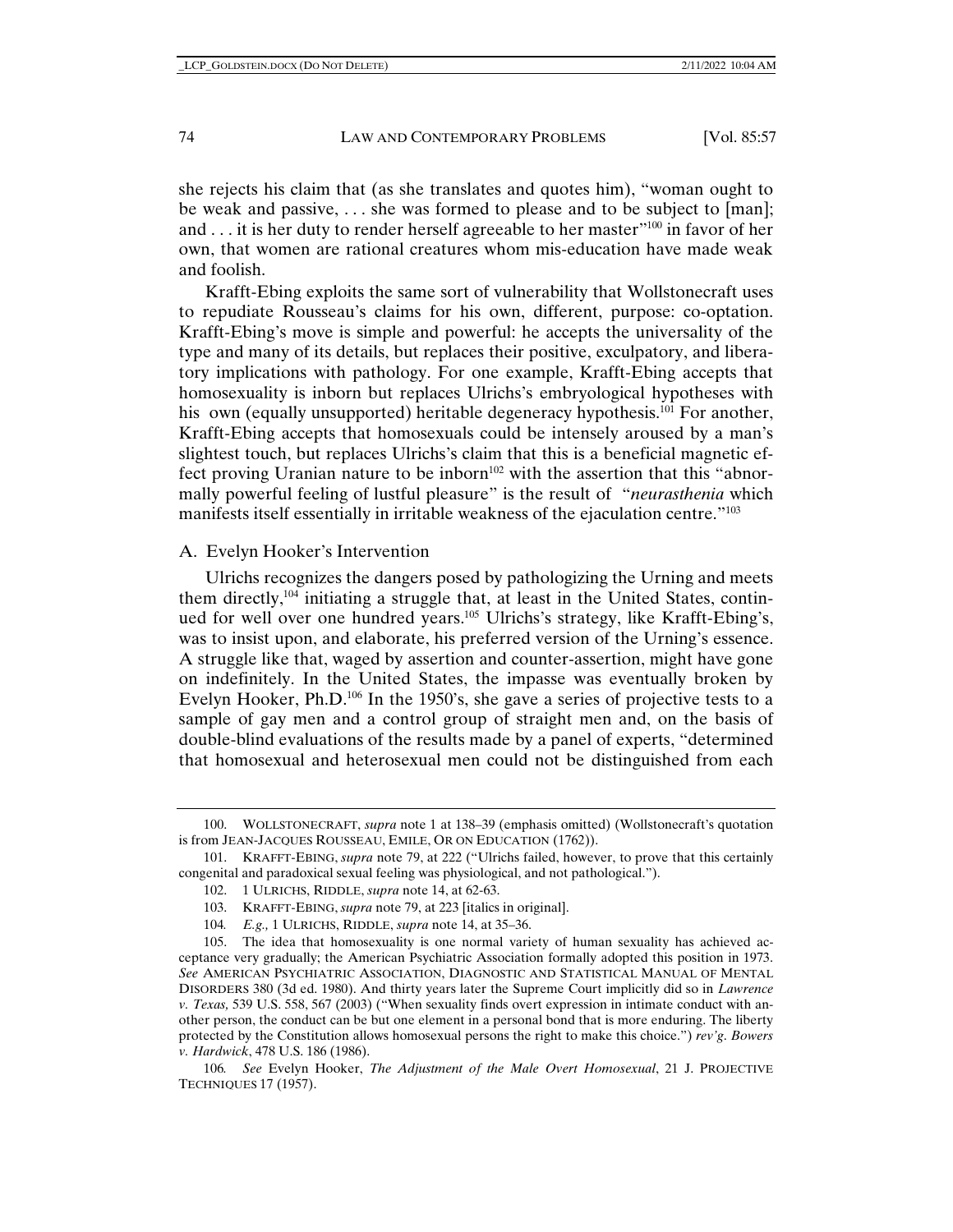other on the basis of standard psychological tests, and that a similar majority of the two groups appeared to be free of psychopathology."107 Unquestionably, using empirical evidence to counter unsupported assertion is a strong move, if labor-intensive.

# VII

# COMPARING WOLLSTONECRAFT AND ULRICHS

There are some immediately-apparent important differences between Mary Wollstonecraft and Karl Ulrichs that undoubtably account for many of the differences between their approaches to their work. Their writings were separated by roughly 80 years (*A Vindication* was published in 1792; Ulrichs's pamphlets spanned 1864-79108). When she wrote *A Vindication,* Wollstonecraft was living in her native England and she wrote in English. While Ulrichs wrote his pamphlets, he was moving among his native Hanover and several other German states, all of them contemporaneously being consolidated into a single country (not always peacefully), and he wrote in German.

Nevertheless, maybe Ulrichs and Wollstonecraft have enough in common for some useful comparisons to be made: Each was a member of a disfavored group defined largely by its members' relationship to men. Trying to improve the lot of the group's members, to free them from their oppressions, each wrote and published enduringly influential work. Both are recognized as pioneers of movements that, eventually, achieved many of the changes they had aspired to bring about (along with many they never dreamed of). Indeed, both of them have strong (if not undisputed) claims to have actually invented these movements.

#### A. Inborn Or Culturally-Imposed?

Because of the similarities, two fundamental differences between their argumentative strategies stand out. One is that Ulrichs's pamphlets present most of the Urnings' differences from Dionings as immutable and inborn. In contrast, *A Vindication* insists that, apart from physical strength and its effects, women's differences from men are *not* inborn: they have been produced by mistreatment and subordination; they both can and should be changed.109 These distinctive

<sup>107.</sup> Brief for American Psychological Association and American Public Health Association as Amici Curiae Supporting Respondents, Bowers v. Hardwick, 478 US 1039 (1986) (No. 85-140), 1986 WL 720445, at \*9-\*10 (summarizing Hooker's work and other authorities, and concluding, "extensive psychological research conducted over almost three decades has conclusively established that homosexuality is not related to psychological adjustment or maladjustment.").

<sup>108.</sup> The twelfth pamphlet, *Critische Pfeile*, was published in Stuttgart in 1879. *See* KENNEDY, *supra* note 11, at 203.

<sup>109.</sup> Surprisingly, Wollstonecraft discusses reproduction only tangentially. She seems to consider it—as distinct from primary responsibility for childrearing—a relatively minor difference between men and women. As an Enlightenment thinker, she is mostly focused on whether they have different capacities for Reason, and as a believing Christian on whether women's lives permit them to develop the moral qualities necessary for salvation.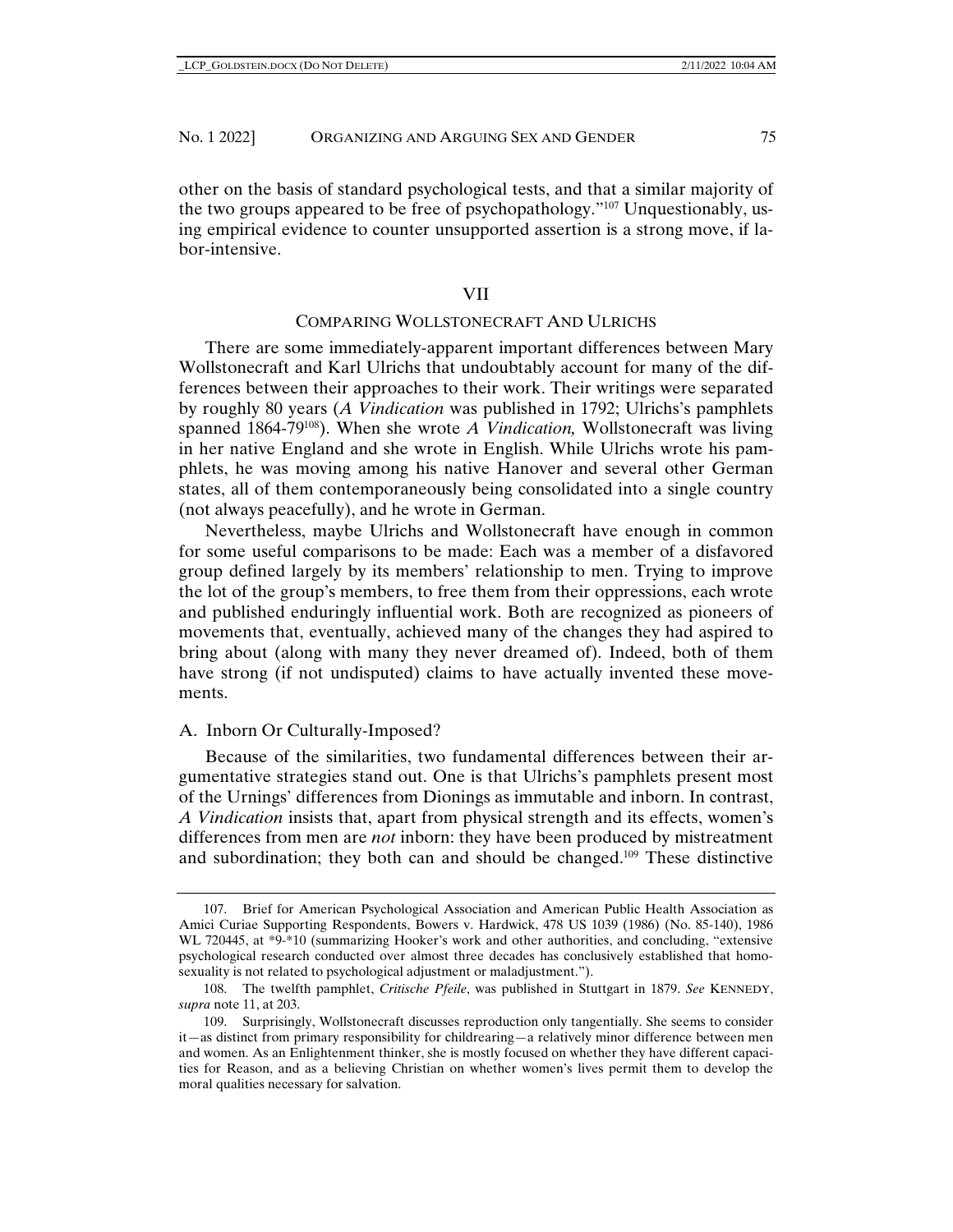strategic choices shaped the early history of both movements. When, eventually, the strategies were challenged, the pioneers' decisions continued to shape the terms of disagreement. Even now that both movements have long histories filled with many different leaders, theories, debates, competing goals, fractures, and reconfigurations, the question whether to claim particular traits to be inborn or not retains salience.

Unlike Wollstonecraft, whose group ("women") had been recognized as one for a very long time, Ulrichs needed to invent his group before he could either advocate for or organize it. His prospective fellow group members already existed, of course, but to the extent they had a collective identity in either their own consciousness or that of the surrounding society, it was as sinners and criminals, doers of forbidden deeds, not as personages, as forms of life. To secure its recognition, to bolster its acceptance as an entity, Ulrichs needed to make strong claims about the group: about its genesis (from an unusual but not diseased embryological process); its morality (the spiritually uplifting dimension of its members' love); its harmlessness to society (especially to boys, to whom group members were, definitely and by definition, not attracted); its members' exculpatory needs (for healthful magnetic connection); and its members' reassuring similarities to ordinary men (sharing their exclusive attraction to their opposites and capacity for true love with them). Notice two things about this list: first, Ulrichs chose every item on it; second, all of the items are positive and reassuring, and most of them have been designed specifically to counter an existing stereotype.

Wollstonecraft neither did, nor could, invent her group. Whether her readers agreed or disagreed with her claims *about* women, none of her contemporaries would argue that "women" were not a distinct form of human life, anatomically and physiologically similar to one another but different from "men." In this way, Wollstonecraft's path was much easier than Ulrichs's.

Wollstonecraft's challenge was her readers' assumption that they already knew all about "women." After Ulrichs named "Urnings," but before he described them, they were a blank slate upon which he could write what he wished, but "women" already had a long history and an established (mostly negative) reputation: not as mere criminal or sinners, but as daughters of Eve. The received wisdom, *A Vindication* tells us, was that women are frivolous and weak, ignorant and petty, incapable of true morality because they are incapable of using reason, fit at best only to obey their fathers, marry young, and then obey their husbands while bearing and raising their children.<sup>110</sup>

Theoretically, Wollstonecraft could have tried to co-opt the idea that "woman" has an unvarying essence by boldly re-imagining her as essentially strong and rational. But for that tactic to have succeeded in 1792, mere assertion would have been insufficient. Readers might accept almost any claim about

<sup>110</sup>*. See* WOLLSTONECRAFT, *supra* note 1 at 39–40, 45–46, 48, 55, 57, 74–78, 94, 100, 116, 253–54, 313, 326–29, 337.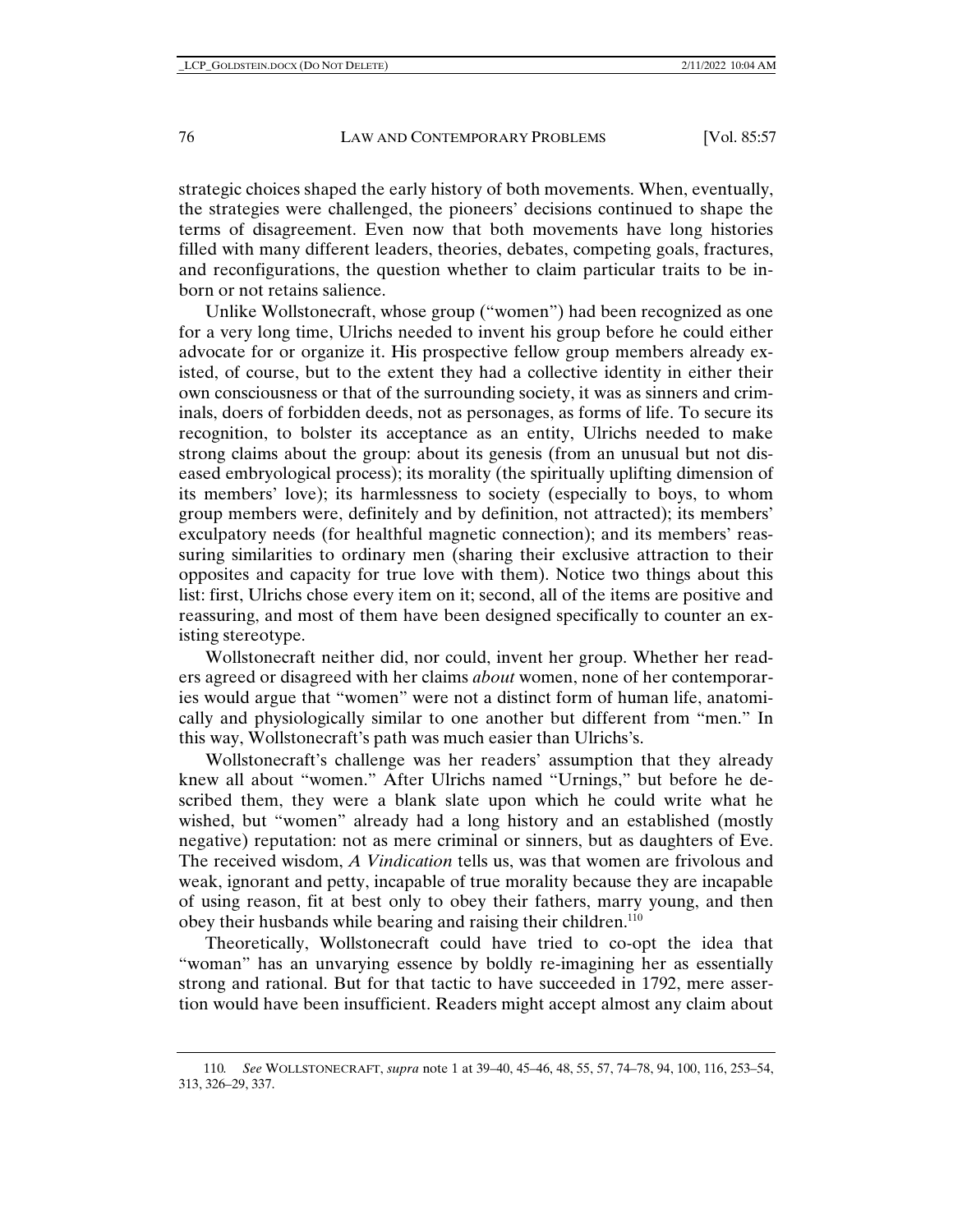a new, previously unrecognized, group, but not about one so ancient and familiar.111 Those negative characterizations were well-entrenched then; they have not been thoroughly routed even now. Moreover, she agreed with them.

Wollstonecraft's revolutionary escape from this trap involved a paradoxical comparison with another group made foolish and tyrannical by their circumstance, hereditary rulers.<sup>112</sup> If women were feckless, foolish, tyrannical to children and servants, prejudiced and unreasoning, merely ornamental at best, they were so only because they had been made so, against their true rational natures.113 She attributed women's weaknesses and failings to the crippling and self-fulfilling effect of an education premised on their supposedly inborn limitations.114 Were girls properly reared, given exercise for body and mind,115 and women treated more generously and justly, their true natures as strong rational beings would assert themselves.<sup>116</sup> In modern terms, Wollstonecraft was an equality feminist, arguing that women have capacities the equal to men's and should be given commensurate opportunities and rewards.

Wollstonecraft's well-chosen remedy was education. If girls were properly educated,<sup>117</sup> they would be fit to be rational wives and mothers<sup>118</sup> or, for the few who did not marry or were widowed, able to enter professions like medicine, midwifery, or teaching, or to run a business—any occupation, that is, except those like soldiering requiring a man's physical strength.<sup>119</sup> And in fact, almost as if following her design, if in painfully slow stages, each generation of women since (by demonstrating who they were and what they could do) has prepared the way for the next.

# B. "Opposite" Sexes?

The second striking difference between Ulrichs's pamphlets and *A Vindication* is that the pamphlets' arguments require accepting the idea – toxic for

- 114*. See, e.g.*, *id.* at 45–47, 96–98, 204–07, 275–312.
- 115*. See, e.g., id.* at 76–77.

119*. Id.* at 90–93, 258–60.

<sup>111.</sup> Wollstonecraft's use of "woman," and her claims about her society's understanding of "women," are rhetorical oversimplifications effacing embodied and socially constructed differences, including intersections with other groups (especially poor women and women of color), weakening Wollstonecraft's analysis in ways that jar modern readers. Her decision to re-imagine "women's" unvarying essence, rather than to challenge Rousseau's premise that all women share one, simplified and focused her arguments but not without this cost.

<sup>112.</sup> WOLLSTONECRAFT, *supra* note 1 at 101–07.

<sup>113</sup>*. Id.* at 331 ("[H]ow can women be just or generous, when they are the slaves of injustice?").

<sup>116</sup>*. See, e.g.*, *id.* at 247 ("It is vain to expect virtue from women till they are in some degree independent of men . . .").

<sup>117</sup>*. Id.* at 275–312 (preferably, educated in mandatory publicly-supported coeducational day schools from ages five to nine, after which they would be sorted into vocational or academic tracks according to ability—and, probably, social class); *see also* WOLLSTONECRAFT, *supra* note 1 at 242.

<sup>118</sup>*. Id.* at 254 ("[S]peaking of women at large, their first duty is to themselves as rational creatures, and the next, in point of importance, as citizens, is that, which includes so many, of a mother."), 265 ("To be a good mother—a woman must have sense, and that independence of mind which few women possess who are taught to depend entirely on their husbands.").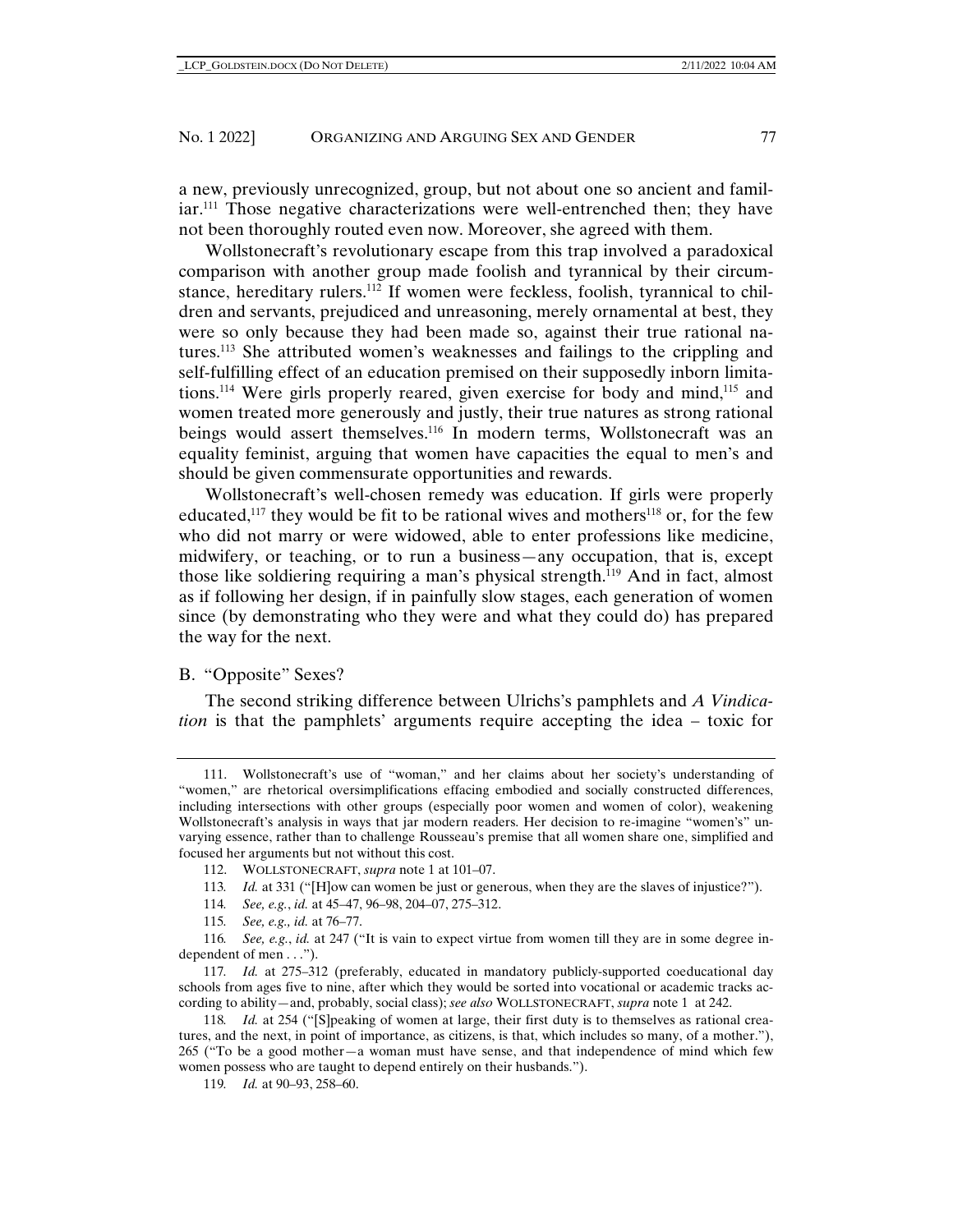Wollstonecraft<sup>120</sup>– that only opposites naturally attract. If man and woman are complementary in Ulrichs's strong sense, the world divided between them and their roles rigidly prescribed, then man's superior physical strength will always make woman's portion whatever man doesn't want.<sup>121</sup>

Complementarity is an idea with a long and notorious history, not entirely concerning relations between men and women. Whenever a human attribute or capacity is divided into two complementary parts, with each half belonging permanently to one of a pair of mutually-exclusive groups (although both parts are necessary to a fully functional life), we can confidently predict that the arrangement will not benefit members of the subordinate group. The weaker group of the pair (the poor, the colonized, the enslaved, the female) will be left with whatever tasks, duties, disabilities, and roles the more powerful group does not want, compelled to behave in ways that benefit the stronger at the expense of the weaker. Wollstonecraft sees this very clearly in *A Vindication;* her responsive proposal to establish a publicly-supported national scheme of coeducation is another way in which she is an equality feminist.

Why doesn't Ulrichs also see complementarity—the Urning's exclusive attraction to his "opposite"—as a trap? I suggest three related reasons. First, as a man in a patriarchal country, he was used to having complementarity work for his benefit. Although he identified as a member of a third sex, he read as a man to the people around him. He was deemed to have the necessary qualities to get an education, enter and practice a profession, control his own earnings, live independently, travel, write, and publish. Second, where standard male/female complementarity chafed, his revised version of it – based on the Urning's composite identity – let him choose from both sides of the menu: male reason, forthrightness and active sex drive along with a preference for soft colorful fabrics and sex with men. Ulrichs, and the Urnings he constructed, lost nothing by embracing complementarity. Third, he understood how potentially disruptive his solution to the Uranian Conflict (that is, his recognition that Urnings' gender identities and sexual orientations vary widely) could be to the rigid sex roles sustaining his society's patriarchal hierarchy. By insisting that each Urning was exclusively attracted to his "opposite," he hoped to contain that risk.

These days, the idea that there are only two sexes has lost its inevitability, perhaps even some of its respectability, and this tends somewhat to undermine the idea that "the" two sexes are opposites.122 Here in the developed West we are much more familiar with a weaker version of gendered complementarity. In

<sup>120</sup>*. See, e.g.*, *id.* at 289 ("[M]arriage will never be held sacred till women, by being brought up with men, are prepared to be their companions rather than their mistresses . . . ").

<sup>121</sup>*. Cf., e.g.*, *Bradwell v. Illinois,* 83 U.S. 130, 141 (1872) (Bradley, J. concurring in affirmance of Illinois courts' refusal to admit married woman to practice law, because women's "natural and proper timidity and delicacy . . . unfits [them] for many of the occupations of civil life" and "indicates the domestic sphere as that which properly belongs to the domain and functions of womanhood.").

<sup>122</sup>*. See, e.g.*, CORDELIA FINE, DELUSIONS OF GENDER: HOW OUR MINDS, SOCIETY, AND NEUROSEXISM CREATE DIFFERENCE (2010) (critically examining claims about differences between men's and women's brains).